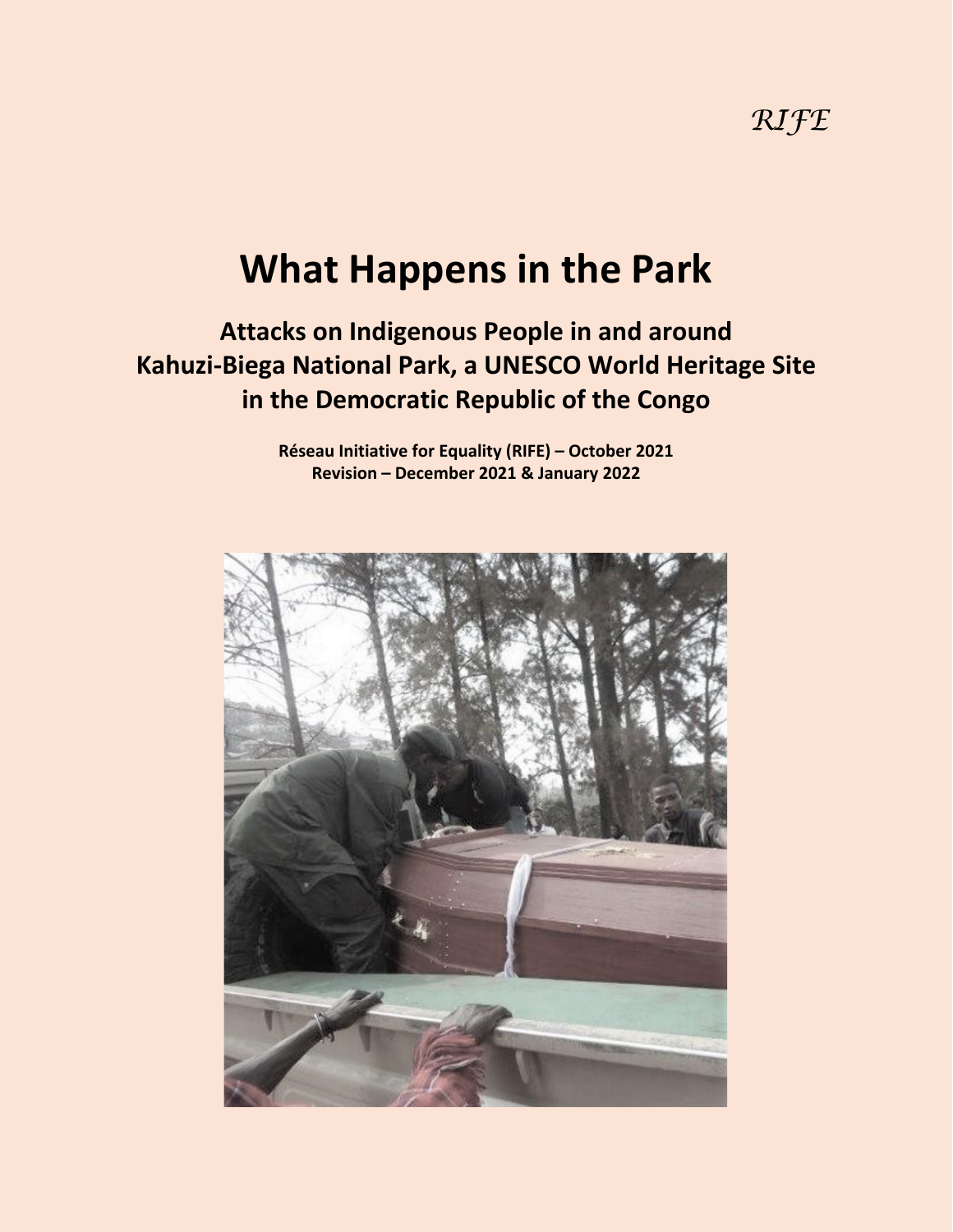# **What Happens in the Park**

# **Attacks on Indigenous People in and around Kahuzi-Biega National Park, a UNESCO World Heritage Site in the Democratic Republic of the Congo**

*Initiative for Equality* **(***IfE***) PO Box 1144, Rapid City, South Dakota 57709 USA** <https://www.initiativeforequality.org/>

## with contributions from

Certain member organizations of Réseau Initiative for Equality (RIFE), a regional network of Batwa rights organizations in the Democratic Republic of the Congo (DRC), Burundi and Rwanda, including: Réseau Congolais des Forestiers de la RDC (RCF-RDC) Actions pour le Regroupement et l'Autopromotion des Pygmées (ARAP)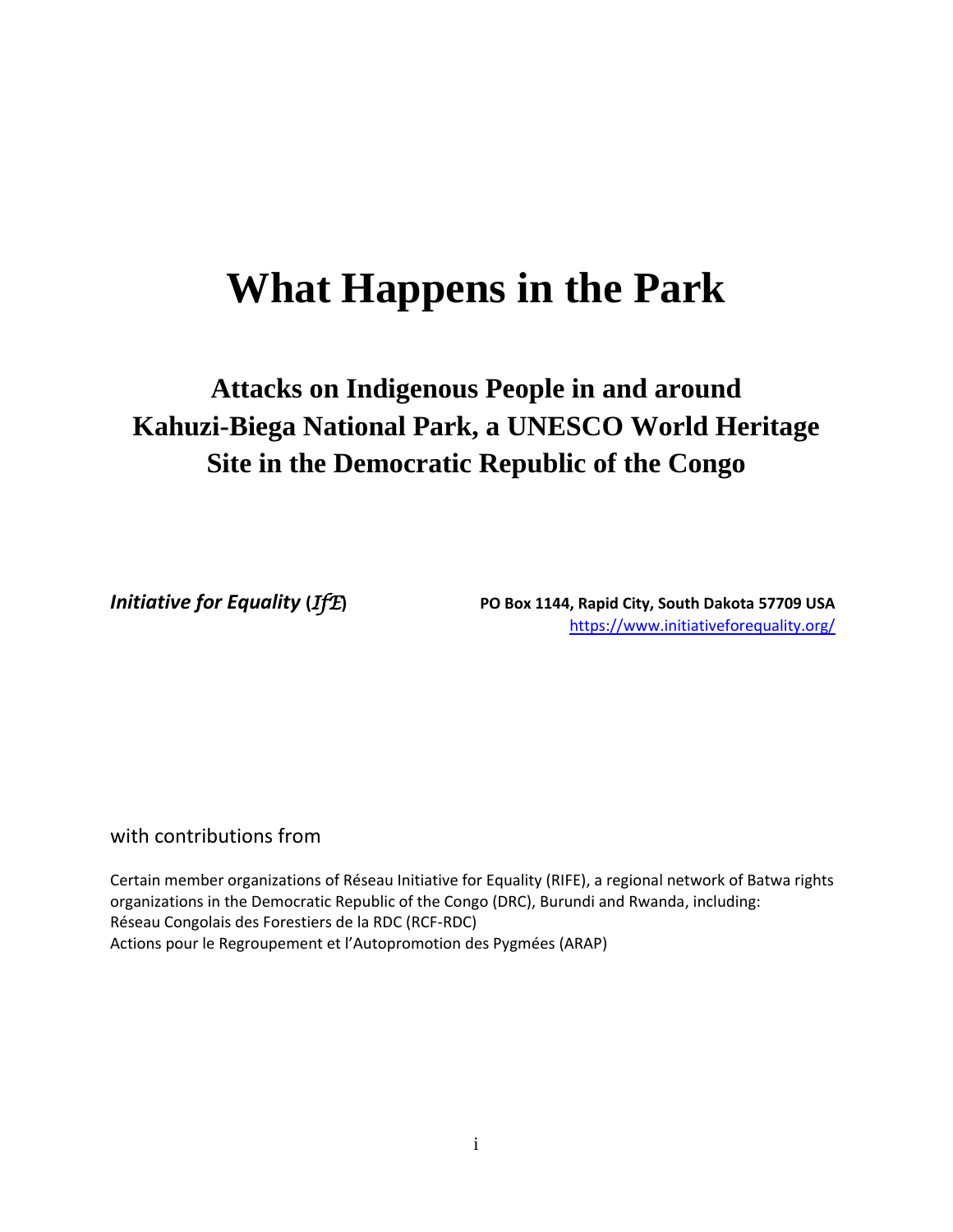*What Happens in the Park: Attacks on Indigenous People in and around Kahuzi-Biega National Park, a UNESCO World Heritage Site in the Democratic Republic of the Congo*

Occasional Report (October 2021) Revisions (December 2021, January 2022) *Initiative for Equality* (IfE) <https://www.initiativeforequality.org/>

#### **Editor**

Deborah S. Rogers

#### **Contributors**

Anonymous Individuals (unnamed to protect them from reprisals) Deborah S. Rogers: *Initiative for Equality* (IfE) Elikia AMANI ZAHINDA: *Réseau Congolais des Forestiers de la RDC* (RCF-RDC) Julien BASIMIKA ENAMIRUWA: *Actions pour le Regroupement et l'Autopromotion des Pygmées* (ARAP) Adèle BISHARHWA NABINTU: Attorney and Consultant for *Réseau Congolais des*

#### **Translators**

 *Forestiers de la RDC*

Julien BASIMIKA ENAMIRUWA (translated documents from Kiswahili to French) Deborah S. Rogers (translated documents from French to English)

#### **Photo credits**

Cover photo: Anonymous Other photos: Anonymous (various)

#### **December 2021, January 2022 Revisions**

Incidents after 10 August 2021 were added. Minor technical corrections made to other text. One incident entry was removed.

#### **Acknowledgements**

We thank and honor all those individuals who gathered this information at their own expense, sometimes put their lives at risk to bring it to the world's attention.

#### **Rights, Permissions, Disclaimers**

This document is a report of *Initiative for Equality* (IfE) based on contributions from on-the-ground individuals, NGO partners, documents received, and local news sources. IfE does not guarantee the accuracy of the data presented in this document. Each contributor holds the rights to further publication of the materials they submitted. This document may be copied in whole or in part, and made available for noncommercial uses, as long as it is attributed properly (see citation).

#### **Citation**

Rogers, DS (ed). 2022. *What Happens in the Park: Attacks on Indigenous People in and around Kahuzi-Biega National Park, a UNESCO World Heritage Site in the Democratic Republic of the Congo.* Occasional Report, October 2021, Revision, January 2022 (Rapid City, SD, US: *Initiative for Equality).*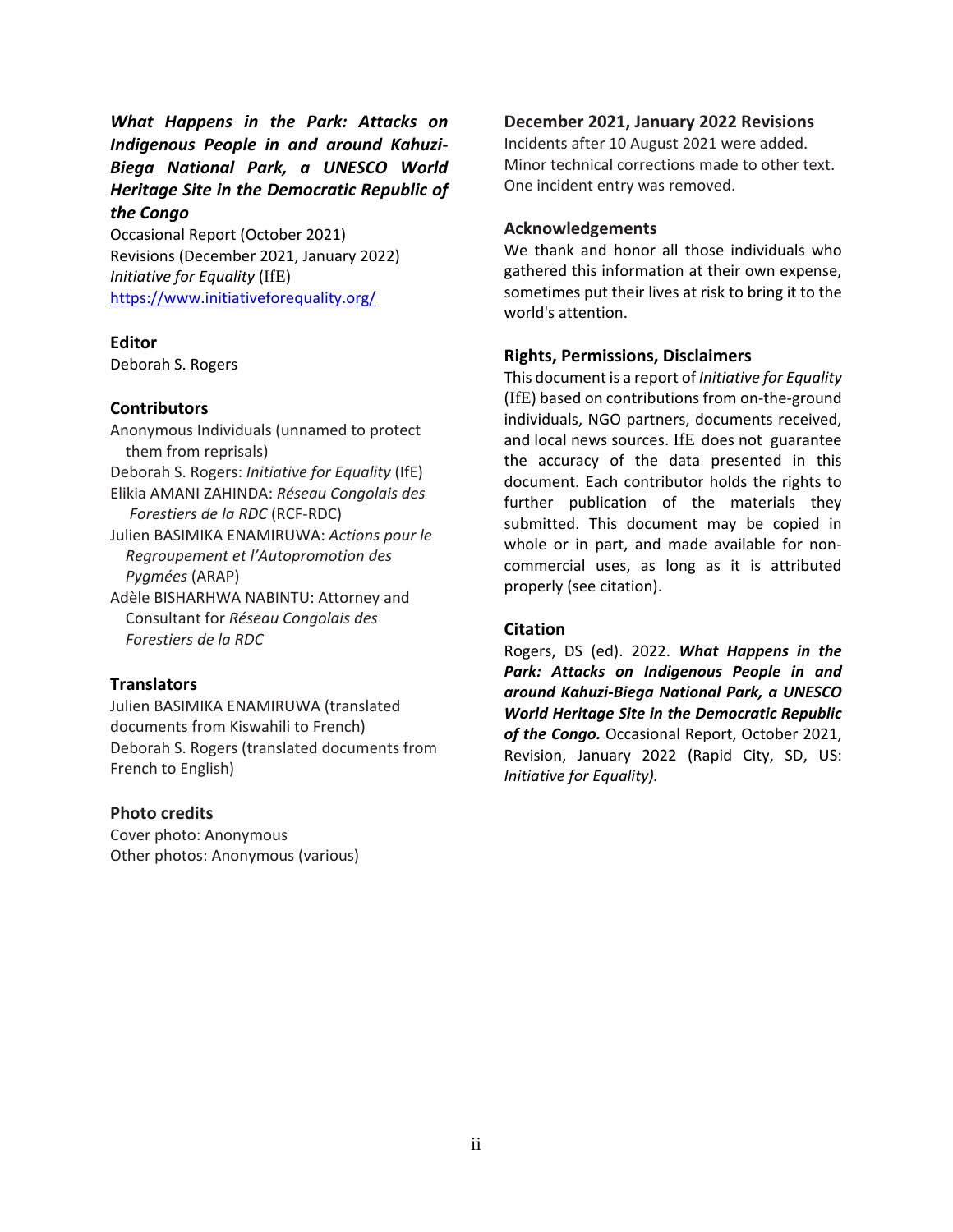## **What Happens in the Park: Attacks on Indigenous People in and around Kahuzi-Biega National Park, a UNESCO World Heritage Site in the Democratic Republic of the Congo**

*Because of the haphazard way in which many of these reports reached us, we believe this list is probably a serious underestimate. There is an urgent need for more monitoring and incident reports on the ground, and for substantial investigations into the incidents listed in this report. However, this will be difficult given the lack of political will by authorities, the remoteness of the areas, the condition of the roads (many are impassible), and the dangers of going into these conflict zones.*

#### **Introduction**

Kahuzi Biega National Park (PNKB) was created in 1970 in what was then called Zaire, and in 1975 the Park was expanded from 60,000 hectares to some 600,000 hectares.<sup>i</sup> This expansion entailed the expulsion of many thousands of people, including an estimated 6,000 indigenous Batwa people (also known as Indigenous Pygmy Peoples).<sup>ii</sup> While agricultural communities including the Shi, Tembo, and other tribes were given lands and retained their traditional governance structures, the Batwa, who had been semi-nomadic hunter-gatherers, were not considered to have "owned" land, and thus received no alternative lands or any other compensation when they were driven out.<sup>iii</sup> Despite this grievous human rights violation, in 1980 the Park was designated a UNESCO World Heritage Site.<sup>iv</sup>

Left to beg, steal, provide slave labor or starve, the Batwa became a permanently landless underclass, with no access to the predominantly agricultural economy, nor to other modern benefits such as education or health care. During the terrible conflicts in the Eastern Congo between 1996 and 2003 (and continuing to a lesser extent through the present), the PNKB lands were subject to repeated invasions by organized rebels, irregular militias and local selfdefense militias, and then by migrants and others searching for minerals and timber to extract from the region.<sup>v</sup> The Batwa, without defense, land, or economic security, were sometimes recruited or kidnapped into these efforts.

### **Current situation**

The dire situation of the Batwa eventually attracted the attention of several international NGOs concerned with the relationship between indigenous minorities and natural landscapes such as tropical forests. In 2014, these international organizations helped to launch several negotiation or "dialogue" processes, hoping to support the Batwa community in pressing the Congolese government (now called the Democratic Republic of the Congo) and its parks agency, the *Institut Congolais pour la Conservation de la Nature* (ICCN), for compensation and justice.<sup>vi</sup>

Over the course of the next six years, various Dialogue processes reached many signed agreements, but these were never implemented by the Congolese government or the ICCN. Vii, Viii This led to even greater desperation on the part of the Batwa, who had been hopeful that they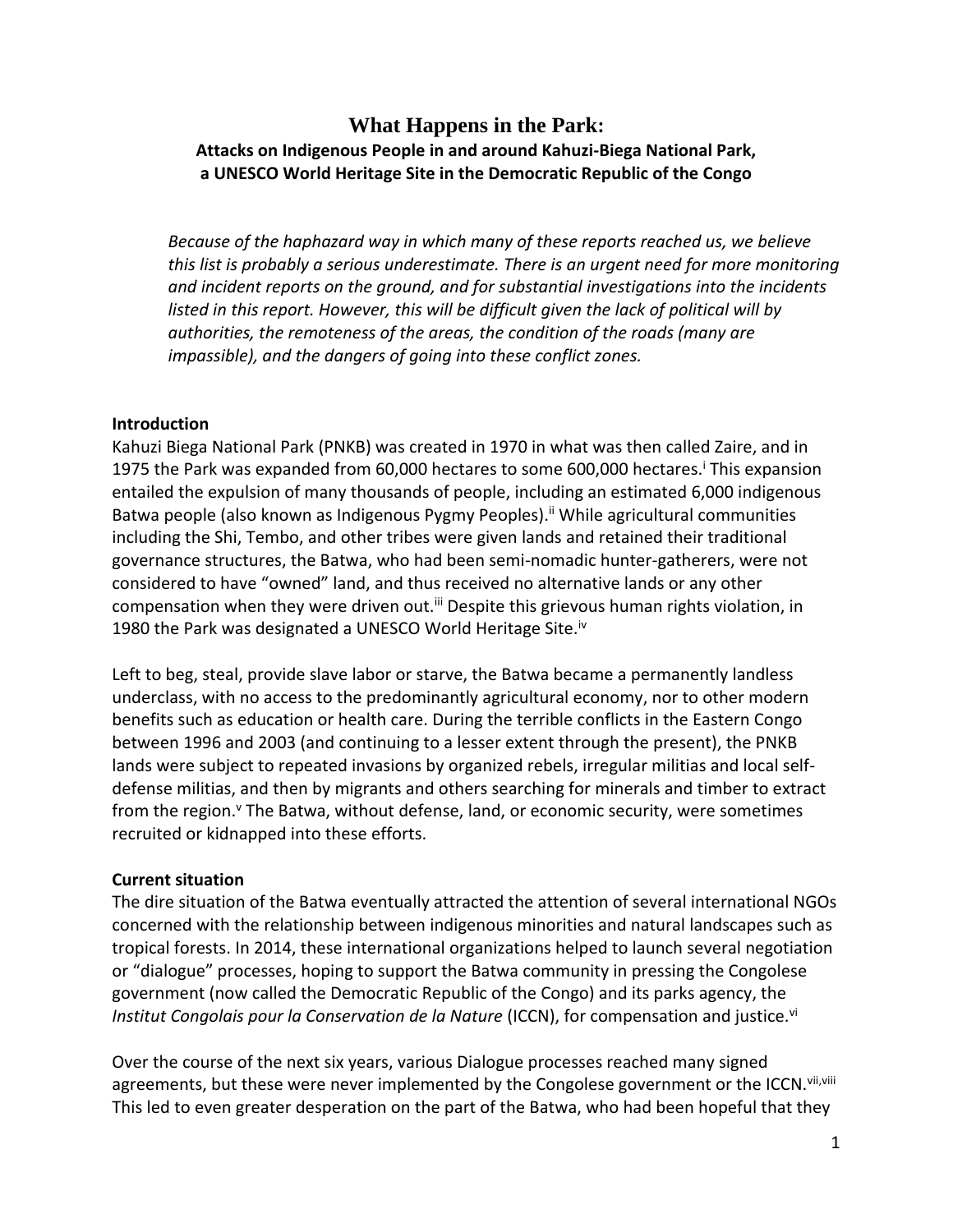would finally have access to land and a means of economic survival. Malnourished and out of options, in late 2018 many Batwa families decided to move back into the Park – their former home territory.<sup>ix</sup>

This return by Batwa families and communities into the Park led to a crack-down by the PNKB ecoguards, who often collaborated with the Congolese Army (the FARDC) to attempt to drive the Batwa out. Isolated incidents and wider conflicts began to spring up, and relationships between the Batwa and the Park ecoguards and officials deteriorated.<sup>x</sup> These conflicts became entangled with other conflicts between the FARDC and several dangerous militias (CNRD, FDLR, Nyatura, and Raia Mutomboki) seeking to fund their operations through resource extraction in the PNKB.<sup>xi</sup> This muddied the waters, making it difficult to ascertain the purpose of any given attack; especially because there is no official attempt to do so.

### **Findings of this report**

The rest of this report – a table called *Incident Summary: 2017-2021* – consists of a first attempt to list all the attacks, killings, village burnings and political arrests experienced by the Batwa at the hands of the Park or the Army since 2017, and subsequent retaliation against Park ecoguards in some cases. There is very little well-documented information on most of these incidents, thus the details are often unknown. However, given what little information we do have, the numbers of incidents of various types in and around the PNKB over the past five years can be summarized as follows:

- $\geq 29$  Batwa killed by ecoguards or soldiers, 2 died in prison; 13 people (of whom an unknown number were Batwa) killed by militias in villages populated by Batwa
- $\triangleright$  16 Batwa individuals wounded or threatened with killing (chased with guns, etc.)
- $\triangleright$  5 cases of reported sexual violence against Batwa women (4 in one incident)
- $\triangleright$  12 Batwa villages burned (from "several dozen" up to 180 homes in each village), with several of these being burned again after having been rebuilt
- $\triangleright$  4 incidents reported of looting of Batwa goods and livestock (household goods; agricultural tools; merchant wares in a market; goats)
- $\triangleright$  13 Batwa villages displaced (people fled general conflict or direct attacks)
- $\triangleright$  17 people suffered "arbitrary" (i.e. political) arrests and detention in prison; 14 were later freed when attorneys intervened; two of the individuals died due to the poor conditions in prison
- $\triangleright$  5 incidents of retaliatory attacks by Batwa against ecoguards or soldiers, resulting in 3 deaths; and one of which resulted in injuries to 13 ecoguards; and one documented incident of a clash in which 4 Batwa and 2 soldiers were killed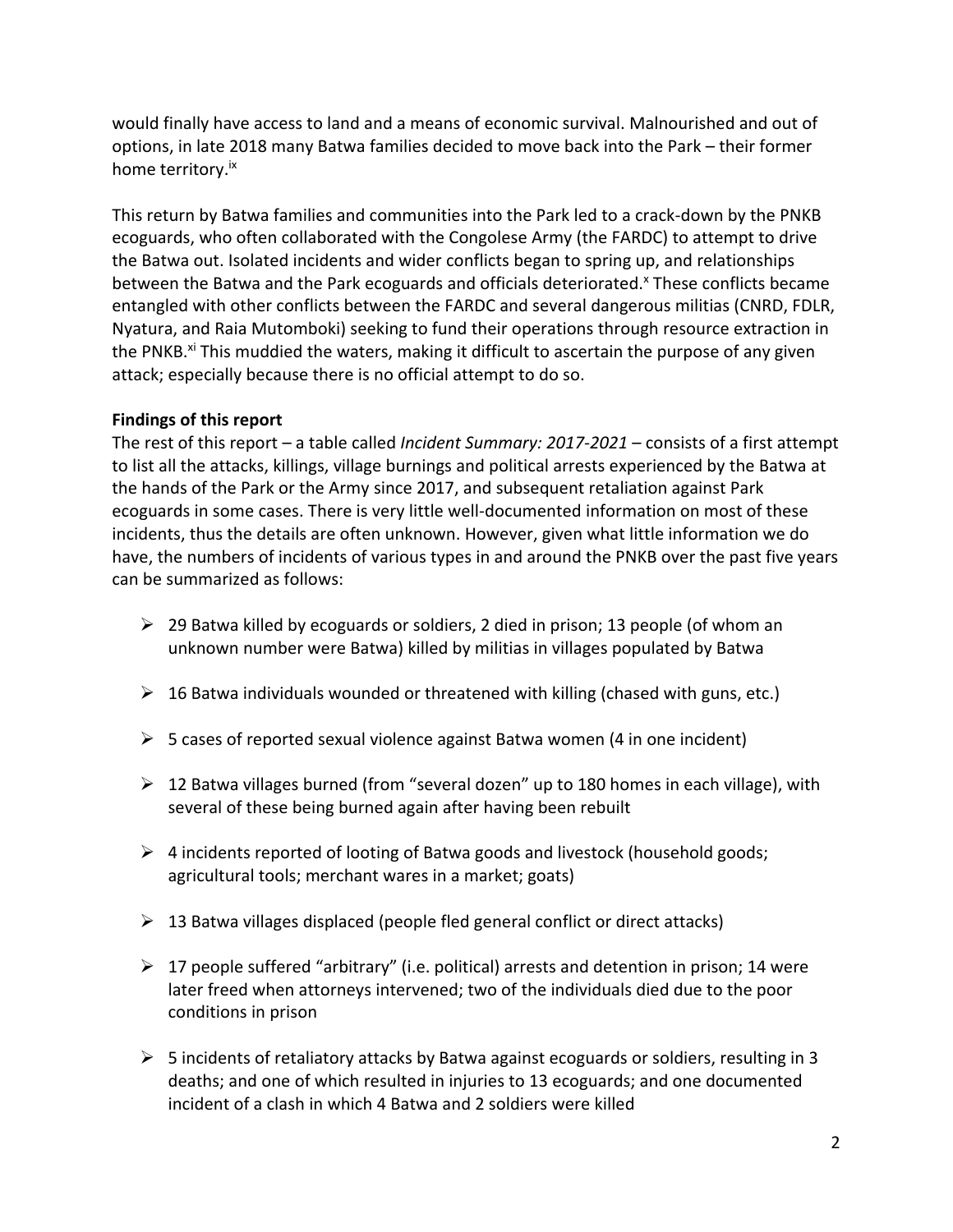$\triangleright$  Harassment or threats against Batwa rights NGOs by officials: 5 documented incidents

We have no way of knowing what fraction of these types of incidents are listed here. Are these all the incidents of the past five years, or only a small portion of them? Because of the haphazard way in which many of these reports reached us, we believe this list is probably a serious underestimate. There is an urgent need for more monitoring and incident reports on the ground, and for substantial investigations into the incidents listed in this report. However, this will be difficult given the lack of political will by authorities, the remoteness of the areas, the condition of the roads (many are impassible), and the dangers of going into these areas – many of which are conflict zones.

<https://doi.org/10.3390/land9030065> [; https://www.mdpi.com/2073-445X/9/3/65/htm](https://www.mdpi.com/2073-445X/9/3/65/htm)

<sup>&</sup>lt;sup>i</sup> Domínguez, L.; Luoma, C. Decolonising Conservation Policy: How Colonial Land and Conservation Ideologies Persist and Perpetuate Indigenous Injustices at the Expense of the Environment. *Land* **2020**, *9*, 65. <https://doi.org/10.3390/land9030065> [; https://www.mdpi.com/2073-445X/9/3/65/htm](https://www.mdpi.com/2073-445X/9/3/65/htm) ii Ibid.

iii Barume, A.K. 2003. En Voie de Disparition?: Les Droits des Autochtones en Afrique - Le Cas des Twa du Parc National de Kahuzi-Biega, en République Démocratique du Congo. Forest Peoples Programme: 140 pp. iv Domínguez, L.; Luoma, C. Decolonising Conservation Policy: How Colonial Land and Conservation Ideologies Persist and Perpetuate Indigenous Injustices at the Expense of the Environment. *Land* **2020**, *9*, 65.

<sup>v</sup> Personal communications by a Batwa man who lived through this period and experienced these events.

vi [http://www.forestpeoples.org/en/enewsletters/fpp-e-newsletter-october-2014/news/2014/10/3d-mapping](http://www.forestpeoples.org/en/enewsletters/fpp-e-newsletter-october-2014/news/2014/10/3d-mapping-starts-bear-fruit)[starts-bear-fruit](http://www.forestpeoples.org/en/enewsletters/fpp-e-newsletter-october-2014/news/2014/10/3d-mapping-starts-bear-fruit)

vii Domínguez, L.; Luoma, C. Decolonising Conservation Policy: How Colonial Land and Conservation Ideologies Persist and Perpetuate Indigenous Injustices at the Expense of the Environment. *Land* **2020**, *9*, 65. <https://doi.org/10.3390/land9030065> [; https://www.mdpi.com/2073-445X/9/3/65/htm](https://www.mdpi.com/2073-445X/9/3/65/htm)

viii [https://www.forestpeoples.org/en/lands-forests-territories-rights-based-conservation/news](https://www.forestpeoples.org/en/lands-forests-territories-rights-based-conservation/news-article/2020/update-batwa-communities-and)[article/2020/update-batwa-communities-and](https://www.forestpeoples.org/en/lands-forests-territories-rights-based-conservation/news-article/2020/update-batwa-communities-and)

ix Ibid.

x See the content of this report.

xi Rogers, DS (ed). 2021. Le conflit entre Tembo et Hutu dans le territoire de Kalehe affecte la communauté des Peuples Autochtones : Province du Sud-Kivu, République démocratique du Congo, 03 Mai 2021. Occasional Report, April 2019 (Initiative for Equality). [https://initiativeforequality.org/wp-content/uploads/Conflit-entre-Tembo-et-](https://initiativeforequality.org/wp-content/uploads/Conflit-entre-Tembo-et-Hutu-dans-le-territoire-de-Kalehe-avril-2021-FR.pdf)[Hutu-dans-le-territoire-de-Kalehe-avril-2021-FR.pdf](https://initiativeforequality.org/wp-content/uploads/Conflit-entre-Tembo-et-Hutu-dans-le-territoire-de-Kalehe-avril-2021-FR.pdf)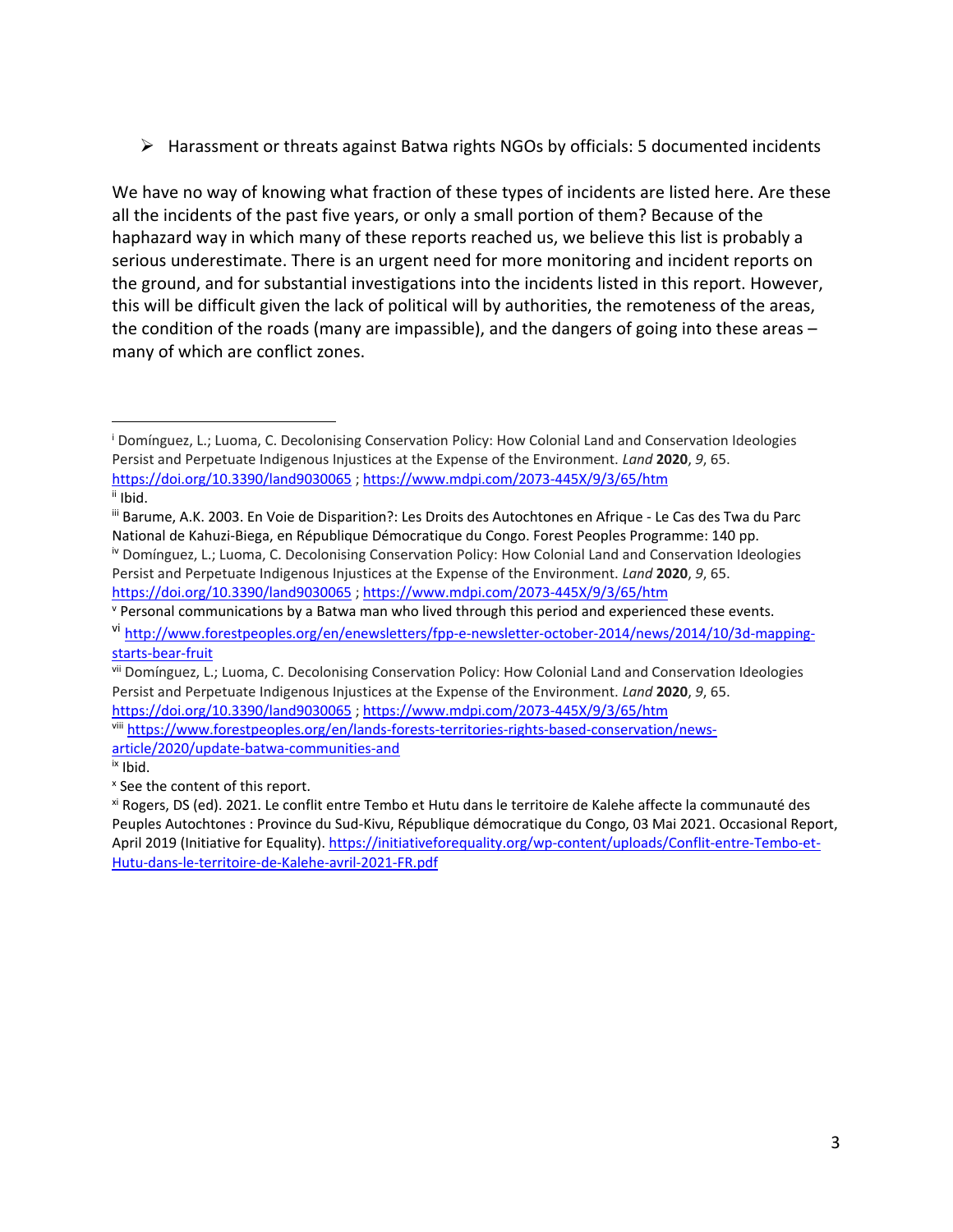# **Incident Summary: 2017 – 2021**

|             | <b>Incident</b> |                                                                                     |                                                  |
|-------------|-----------------|-------------------------------------------------------------------------------------|--------------------------------------------------|
| <b>Date</b> | <b>Type</b>     | <b>Details</b>                                                                      | <b>Sources</b>                                   |
|             |                 |                                                                                     | https://taz.de/Gewalt-in-afrikanischen-          |
|             |                 |                                                                                     | Nationalparks/!5671819/;                         |
|             |                 |                                                                                     | https://www.forestpeoples.org/en/whakatane-      |
|             |                 |                                                                                     | mechanism/news-article/2017/young-batwa-         |
|             |                 | 4 ecoguards shot a father and son who had gone into the Park to gather medicinal    | boy-has-been-killed-national-park-while-trying;  |
| 26 Aug      |                 | plants; the father (Munganga Nakulire) was seriously wounded and the son (17-       | lengthy description from local NGO including     |
| 2017        | killing         | year old Christian Mbone Nakulire) was killed.                                      | the follow-up that took place                    |
|             | dialogue        | after authorities failed to implement agreements made in the course of 4 years of   | https://www.forestpeoples.org/en/lands-          |
| Oct-        | failure;        | formal dialogue and mediation, many Batwa decided to go back into the Park          | forests-territories-rights-based-                |
| <b>Dec</b>  | return to       | (their ancestral lands) to live since they had no land or way to make a living      | conservation/news-article/2020/update-batwa-     |
| 2018        | Park lands      | outside the Park                                                                    | communities-and ; email from local NGO           |
|             | new dialogue    |                                                                                     |                                                  |
|             | agreement;      | a handwritten agreement dated December 13, 2018, between the Batwa who              |                                                  |
| 13 Dec      | again           | were expelled from the Park and Park officials. This agreement was signed by all    | photo of handwritten signed agreement            |
| 2018        | violated        | but was later violated by Park officials.                                           | between PNKB and local Batwa (on file)           |
|             |                 | Detention in prison of 6 Batwa who had returned to live in the Park after they      |                                                  |
| Feb         |                 | were arrested in February and October 2019 for participation in a militia and for   | https://envirodefenders.africa/2020/11/23/five   |
| and         |                 | illegal possession of weapons. One of them, Yonas Muderhwa, died in prison on       | -batwa-finally-freed-after-a-year-in-prison-     |
| Oct         | political       | 25 July 2019. [Note these detainees were never convicted, and were later            | without-trial/                                   |
| 2019        | arrests; death  | released $-$ see 15 Sep 2020]                                                       |                                                  |
|             | attempted       | attempted murder of Kalimbimbiro Badesire Bujos Kasole (Batwa leader) by park       | list of human rights violations compiled by      |
| 14 Apr      | killing         | warden Celestin (of ecoguard patrol post Madiriri); unknown reason; location:       | parajurist, signed 05 Jul 2019 (copy of the      |
| 2019        |                 | Bilorho / Maziba; authorities were informed but no follow-up                        | document in Kiswahili & translation on file)     |
|             |                 |                                                                                     | https://actualite.cd/2019/04/25/rdc-un-garde-    |
|             |                 | Park guards shot and killed a Batwa man, Matabishi Teso, in the PNKB while he       | parc-tue-dans-un-accrochage-avec-les-            |
|             |                 | was gathering some plants. (This happened a few meters from the patrol post in      | pygmees-au-parc-de-kahuzi-biega;                 |
|             |                 | the Madirhiri-Kalonge section of the Kalehe district, a few meters from the Batwa   | https://taz.de/Gewalt-in-afrikanischen-          |
|             |                 | camp which is occasionally set up in the park for charcoal production.) He had      | Nationalparks/!5671819/; list of human rights    |
|             |                 | lived in the lower village of Bumoga, and was honorary president of the local civil | violations compiled by parajurist, signed 05 Jul |
| 23 Apr      | killing         | society and MP. When members of the community found him, his body was found         | 2019 (copy of the document in Kiswahili &        |
| 2019        |                 | half naked and showed signs of torture.                                             | translation on file) ; photos on file            |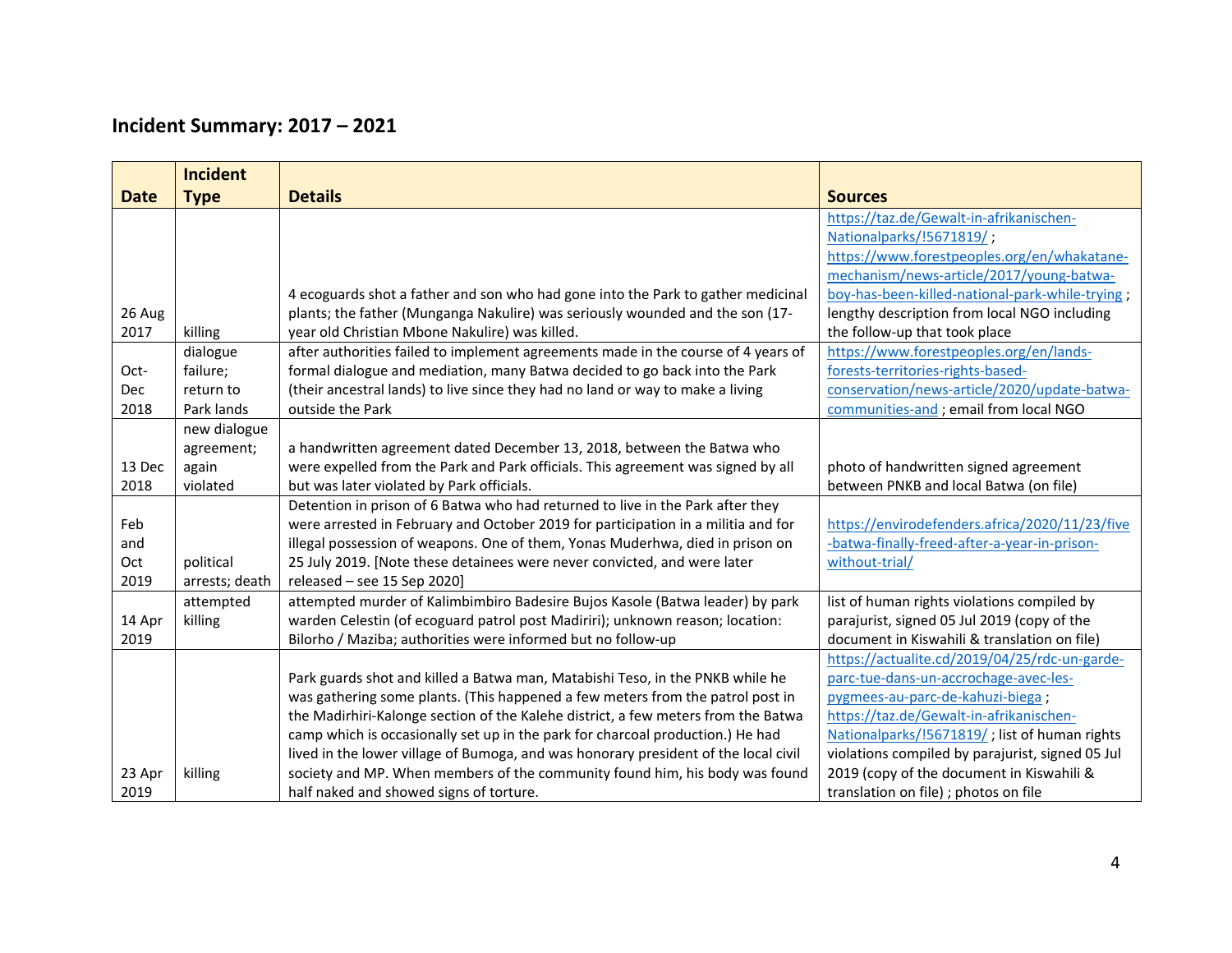|        |                 | Batwa men returned to the ecoguard patrol post Madirhiri to retaliate for the       |                                               |
|--------|-----------------|-------------------------------------------------------------------------------------|-----------------------------------------------|
|        |                 | torture and death of Matabishi Teso, killing one ecoguard (Espoir Batasomwa) and    |                                               |
|        |                 | injuring another; the military and the police intervened in Umuga where they        |                                               |
|        | retaliation;    | looted the property of the Batwa population. "We have already registered about      | email from local NGO;                         |
| 24-25  | further         | twenty goats taken away. The situation remains tense. Batwa people who saw          | https://actualite.cd/2019/04/25/rdc-un-garde- |
| Apr    | conflict;       | policemen and soldiers shooting in the air fled into the bush, where they hid from  | parc-tue-dans-un-accrochage-avec-les-         |
| 2019   | displacement    | the military and police."                                                           | pygmees-au-parc-de-kahuzi-biega               |
|        |                 | Barhatulirwa Muderhwa Bolingo (Batwa) was attacked by Célestin, a park guard of     |                                               |
|        |                 | patrol post Madirhiri; unknown reason; escaped death thanks to the intervention     |                                               |
|        |                 | of deputy chief Mr. Pascal of PNC (Congolese National Police) of Kalonge; location: | list of human rights violations compiled by   |
| 26 Apr | attempted       | towards the road of patrol post Madirhiri; in the presence of the authorities of    | parajurist, signed 05 Jul 2019 (copy of the   |
| 2019   | killing         | Kalonge                                                                             | document in Kiswahili & translation on file)  |
|        |                 |                                                                                     | list of human rights violations compiled by   |
|        | attempted       | Musoda Nachifunzis (Batwa) was threatened, hit (by fist), and chased with a death   | parajurist, signed 05 Jul 2019 (copy of the   |
| 29 Apr | killing         | threat from a gun, by Eric - a park guard of patrol post Madirhiri; place: in the   | signed document in Kiswahili & translation on |
| 2019   |                 | village Nyamubanda                                                                  | file)                                         |
|        |                 | Heri Kalimbiro (Batwa salesman), loss of merchandise and other valuables from       |                                               |
|        | attempted       | the sellers, public insults with arrogant words against Batwa and local             | list of human rights violations compiled by   |
| 29 Apr | killing; stolen | communities; attempted shooting (by rifle) in the middle of the Bumoga market;      | parajurist, signed 05 Jul 2019 (copy of the   |
| 2019   | goods           | by Eric - a park guard of patrol post Madirhiri; location: Bumoga Center            | document in Kiswahili & translation on file)  |
|        |                 | Agreement between the Batwa of PNKB, the delegation from the PNKB, the              |                                               |
|        |                 | delegation of the Bami (traditional leaders, non-Batwa), and the delegation of the  |                                               |
|        | new dialogue    | 33rd Région militaire (army); 2-page handwritten agreement in Kiswahili; signed     |                                               |
|        | agreement;      | on 30 April 2019; states that the Twa will leave the park by 21 May, but they will  |                                               |
| 30 Apr | again           | return if their conditions (outlined on the second page) are not met; Signed by     | copy of the signed Agreement in Kiswahili &   |
| 2019   | violated        | members of all four delegations listed above.                                       | translation (on file)                         |
|        |                 | Kulimushi Mupenda (Batwa); chased away by shooting and arbitrary arrest by          |                                               |
|        | attempted       | ecoguards of patrol post Kasirusiru and Tshivanga; he had gone there to claim his   | list of human rights violations compiled by   |
| 12 Jun | killing; stolen | farm tools stolen by park wardens; place: Kabujoka Garashomwa, towards Biega;       | parajurist, signed 05 Jul 2019 (copy of the   |
| 2019   | goods           | authorities were informed and did follow up                                         | document in Kiswahili & translation on file)  |
|        |                 | The Batwa men who were attacked were Murama, Pascal Gervais, Burhalike              |                                               |
|        |                 | Buganda, Nyamulaluka; (the others fled: Mudekereza, Mastaki Paul, Nakarhambi,       |                                               |
|        |                 | Martin); there were some wounded guards; the ecoguards (from Tshivanga)             |                                               |
|        |                 | attempted to murder them by shooting; arbitrary arrest and then transported         |                                               |
|        | attempted       | them to Tshivanga where they stayed for 3 days; they had gone to claim their        | list of human rights violations compiled by   |
| 12 Jun | killing; stolen | agricultural tools taken by the guards; location: Kabujoka Kasirusiru; local        | parajurist, signed 05 Jul 2019 (copy of the   |
| 2019   | goods           | authorities were informed of the situation and followed up                          | document in Kiswahili & translation on file)  |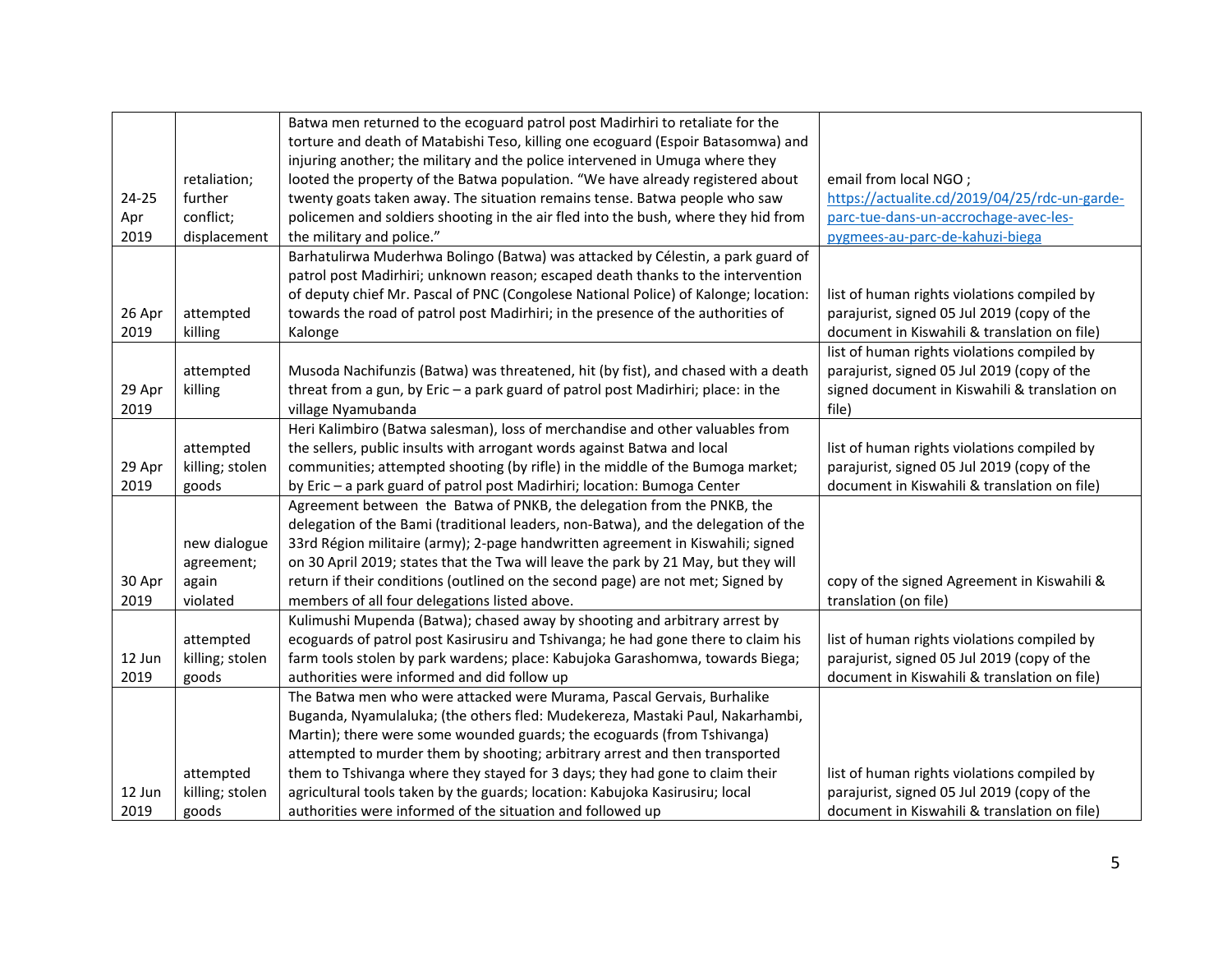|        | attempted | Safari Lwaboshi, Cubaka, Baguma Ruhanga, Francois Nyamwijima; burning of              |                                               |
|--------|-----------|---------------------------------------------------------------------------------------|-----------------------------------------------|
|        | killing;  | Batwa houses and chasing them with gunshots; by park guards from Tshivanga;           | list of human rights violations compiled by   |
| 18 Jun | burning   | place: Biega Kahuzi commonly called Karhondo; local authorities informed, no          | parajurist, signed 05 Jul 2019 (copy of the   |
| 2019   | villages  | follow-up                                                                             | document in Kiswahili & translation on file)  |
|        |           | At this time, there are some park guards who once again burned the huts of the        |                                               |
|        |           | Batwa in the PNKB, especially in the area called Madirhiri, going to the KALONGE      |                                               |
|        |           | Groupement. It's very serious. / Nabarendera Cama, Kajuru M'buhendwa; burning         | email from local NGO;                         |
|        |           | of the houses of the Madirhiri camp and all the utensils set on fire there and other  | list of human rights violations compiled by   |
| 29 Jun | burning   | valuables; by Park rangers from PNKB; location: Madirhiri; informed local             | parajurist, signed 05 Jul 2019 (copy of the   |
| 2019   | villages  | authorities, they did not follow up                                                   | document in Kiswahili & translation on file)  |
| 01 Jul |           | According to eyewitnesses, a Batwa man was killed by a park ranger. The corpse        | https://taz.de/Gewalt-in-afrikanischen-       |
| 2019   | killing   | lay on the floor of the park headquarters for all to see for days.                    | Nationalparks/!5671819/                       |
|        |           | Lwakuno M., Maria M'kabamba, Simoni Kahisa; burning of houses in the Batwa            | list of human rights violations compiled by   |
| 03 Jul | burning   | Bilorho camp; by Park rangers from PNKB; location: Bilorho / Maziba; informed         | parajurist, signed 05 Jul 2019 (copy of the   |
| 2019   | villages  | local authorities but they did not follow up                                          | document in Kiswahili & translation on file)  |
|        |           | In July 2019, Kasole Kalimbiro was falsely accused of ordering the assassination of   |                                               |
|        |           | an eco-guard. For weeks he was held without trial and his family could not visit      |                                               |
|        |           | him. Kasole, his lawyer and local civil society have all maintained his innocence     |                                               |
|        |           | and denounced state and PNKB authorities for criminalizing him in retaliation for     |                                               |
|        |           | his role in defending his community. "Everyone could see that there was no truth      |                                               |
|        |           | to the charges against Kasole by the state and the park authorities," said Patrick    |                                               |
|        |           | Kipalu, Africa director of RRI. "It was an act of intimidation to silence him, and to | https://www.environews-                       |
| July   | political | silence all defenders of community rights." [Note that he was also attacked on 14     | rdc.org/article/foret/60100002c1c1b539747cd8  |
| 2019   | arrest    | Apr 2019 - see above.]                                                                | 15 ; email from local NGO                     |
|        |           | One Batwa, Lwaboshi Mirindi Debande [Lwaboshi Simba] shot and killed, another         |                                               |
|        |           | Chubaka Salomon Guilain [Gentiles Songoro] injured [gunshot wound in arm] in          |                                               |
|        |           | altercation with eco-guards in Muyange village (see trial outcome 31/12/20) /         |                                               |
|        |           | "We regret to announce the assassination of a TWA named Mr. Lwaboshi                  |                                               |
|        |           | yesterday by a PNKB park guard. The victim was searching for non-timber forest        |                                               |
|        |           | products of first necessity in the PNKB, and his body was still hanging around at     |                                               |
|        |           | Tshivanga post last night where the Twa were in plain discussion with PNKB            |                                               |
|        |           | agents, (according to XXX living around PNKB)." [NOTE: There are several different    |                                               |
|        |           | versions given for what happened. Other versions report (a) that a group of Batwa     | https://bkinfos.net/news/sud-kivu-la-justice- |
|        |           | men from Kadjeje and Muyange blocked a contingent of ecoguards from taking            | militaire-condamne-5-ecogardes-du-pnkb-pour-  |
| 17 Jul |           | some Bantu to the headquarters at Tshivanga for questioning; or (b) that the          | meurtre-dun-autochtone/#.X 7xKjlxeUk;         |
| 2019   | killing   | Batwa men carried an AK47 and the ecoguards therefore "fired a warning shot".         | 2 emails received from local NGOs             |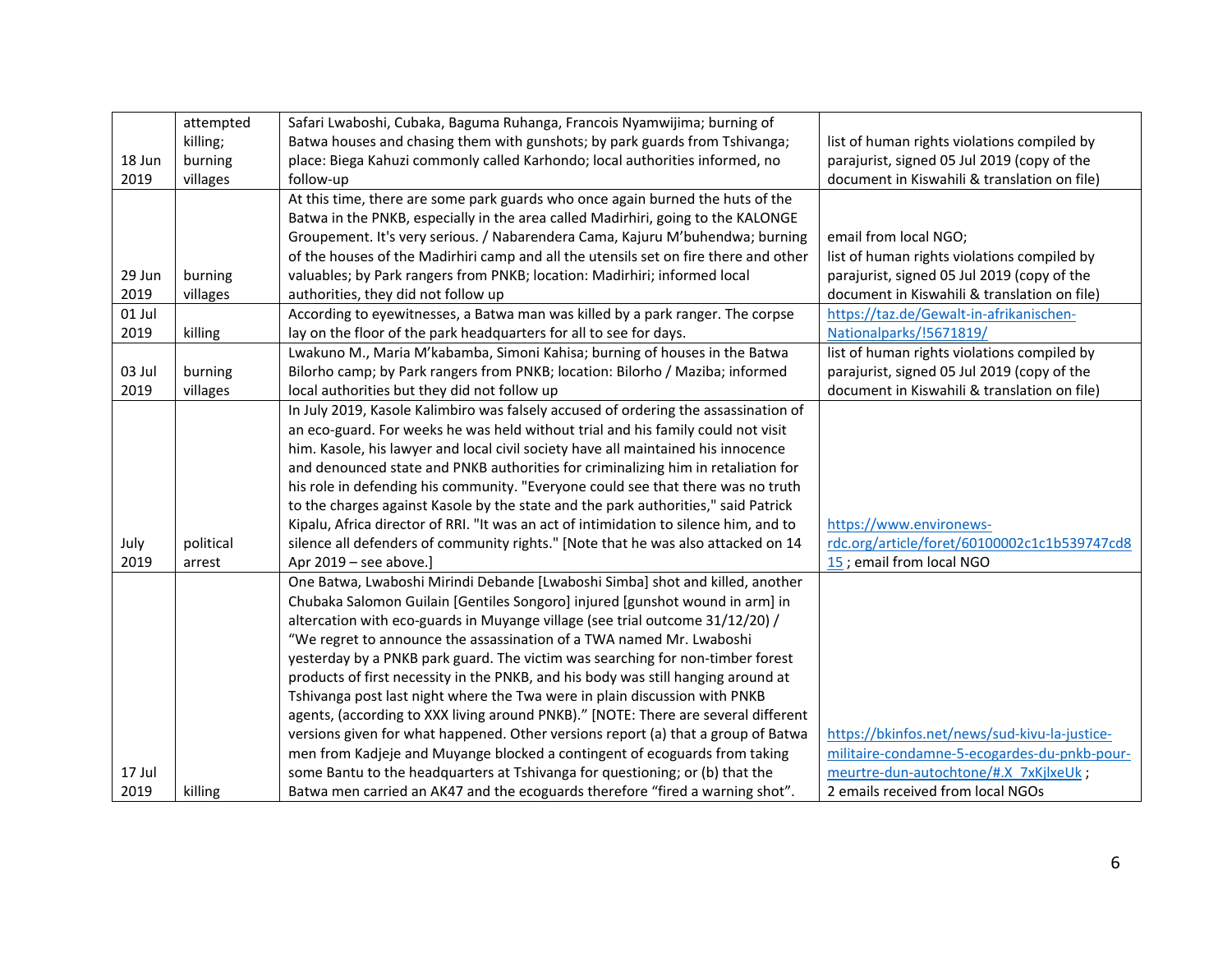| $17 - 18$ |                |                                                                                       | https://actualite.cd/2019/07/18/sud-kivu-      |
|-----------|----------------|---------------------------------------------------------------------------------------|------------------------------------------------|
| Jul       |                | In an apparent retaliation for yesterday's killing of Lwaboshi, Twa attacked a        | 13-gardes-du-parc-de-kahuzi-biega-blesses-     |
| 2019      | retaliation    | contingent of ecoguards on patrol in the park, injuring 13 of them                    | dans-une-embuscade-tendue-par-des              |
|           |                | Yonas Muderhwa died in prison on 25 July 2019. He was detained in prison with 5       |                                                |
|           |                | other Batwa who had returned to live in the Park. They were arrested in February      |                                                |
|           |                | and October 2019 for participation in a militia and for illegal possession of         | https://envirodefenders.africa/2020/11/23/five |
| 25 Jul    | political      | weapons, but were never tried. [Note these detainees were later released - see        | -batwa-finally-freed-after-a-year-in-prison-   |
| 2019      | arrests; death | 15 Sep 2020]                                                                          | without-trial/                                 |
|           |                | List of 6 recent killings of Twa people (dates not given) :                           |                                                |
|           |                | Malira<br>$\bullet$                                                                   |                                                |
|           |                |                                                                                       |                                                |
|           |                | Kirauli Kaganda<br>$\bullet$                                                          |                                                |
|           |                | Safari Kacibasa<br>$\bullet$                                                          |                                                |
|           |                | Ozae Kacibasa                                                                         |                                                |
|           |                | Kalabarha Kamunono                                                                    |                                                |
|           |                | Bahati                                                                                |                                                |
|           | report of 6    | [Note that two others on the list (Christian Mbone Nakulire ; Lwaboshi Mirindi)       | names provided by a Batwa community in         |
| 27 Jul    | additional     | were already reported earlier with dates given, while the 6 listed here are new       | KABARE territory (on 27 July 2019) - Field     |
| 2019      | killings       | information and no dates are known.]                                                  | Hearing report on file                         |
|           |                | a Batwa and an eco-guard were killed following an altercation in Bugamanda (in        |                                                |
|           |                | the territory of Kalehe). Bugamanda is one of the places that the Batwa have          | https://www.forestpeoples.org/en/whakatane-    |
|           |                | returned to inside Kahuzi-Biega National Park (PNKB) / According to eyewitnesses,     | mechanism-rights-based-conservation/news-      |
|           |                | in Bugamanda in the Kalehe district, a place in the interior of the park occupied by  | article/2019/drc-batwa-need-avenue-peacefully  |
|           |                | Batwa, a Batwa and an Ecoguard were shot dead as a result of a dispute between        |                                                |
| 01 Aug    | killing during | Ecoguards and Batwa. More clashes between Ecoguards and Batwa can be heard            | https://taz.de/Gewalt-in-afrikanischen-        |
| 2019      | conflict       | every day.                                                                            | Nationalparks/!5671819/                        |
|           |                | The President of the Twa, Mr Kasole Chadesirwe Kalimbiro, is being prosecuted         |                                                |
|           |                | for murder according to his statements to the lawyer and has not yet been heard       |                                                |
|           |                | by the auditor. However, the file is already assigned to the magistrate. He is        |                                                |
|           |                | already transferred to the central prison where he was heard by the lawyer. We        |                                                |
| 05 Aug    | political      | intend to follow through our lawyers to see the actions to prioritize. [see also July |                                                |
| 2019      | arrest         | 2019, above]                                                                          | email from local NGO                           |
|           |                | There is a high-level meeting between the authorities and the Batwa living around     |                                                |
|           | dialogue       | the PNKB, yesterday we were invited to the preparatory meeting, today we were         |                                                |
|           | process        | not selected to participate, tomorrow they close. (when asked "Who made the           | emails from local NGO;                         |
| 19-20     | excludes local | selection? How did they choose?" he said: "The members of the government with         | https://taz.de/static/pdf/Kahuzi Biega Dialogk |
| Sep       | Batwa rights   | REPALEF.") [NOTE: REPALEF is an NGO in DRC funded by the World Bank and               | onferenz zwischen Batwa und Park in Hotel      |
| 2019      | groups         | WWF]                                                                                  | Panorama 2019.pdf                              |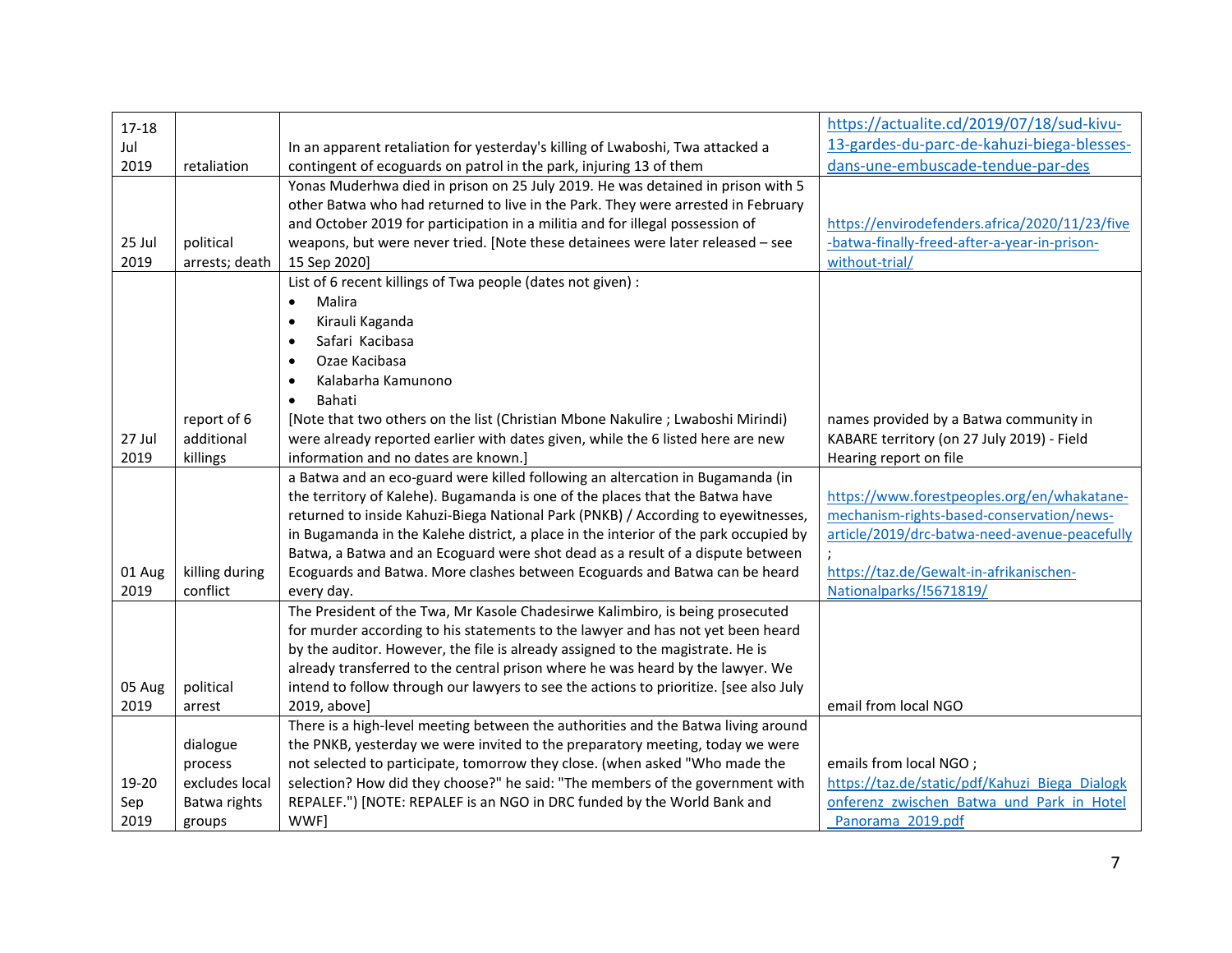|        |               | Madumbuko Sambo [Masumbuko?] was killed by ecoguards in the Park near               |                                                  |
|--------|---------------|-------------------------------------------------------------------------------------|--------------------------------------------------|
|        |               | Bunyungule, and his body was left to be consumed by wild animals. He leaves his     |                                                  |
| 07 Nov |               | wife, Mrs. Furaha M'Sindano, and five children. He was cousin to Lwaboshi           | personal communication from attorney who         |
| 2019   | killings      | Mirindi, also killed by ecoguards [see 17 Jul 2019].                                | attended court case brought against ecoguards    |
|        | dialogue      |                                                                                     |                                                  |
|        | agreements    | According to information broadcast on the local radio, the Kalonge Batwa and        |                                                  |
| 10 Nov | not           | those of Kalehe refuse to leave the PNKB if the agreements and specifications are   |                                                  |
| 2019   | implemented   | not respected by park officials. Those of Kabare have agreed to leave.              | email from local NGO                             |
|        |               | Eight Batwa were arrested for returning to their land inside the park when the      |                                                  |
|        |               | government failed to keep its promises of compensation or alternative lands; the    | https://www.initiativeforequality.org/indigenou  |
|        |               | defendants were taken into custody in a military-style raid by the Congolese Army   | s-batwa-sentenced-prison-reoccupying-            |
|        |               | (FARDC) after midnight on the night of 24-25 January 2020; Chief Jean-Marie         | traditional-lands/;                              |
| 24-25  |               | Kasula, head of the village of Muyange in the Miti Groupement, his wife, Faida      | https://www.initiativeforequality.org/declaratio |
| Jan    | military raid | Bahati, as well as Kayeye Badosa, Bisimwa Mufanzala, Cirakarula Kayeye, Nsimire     | n-solidarity-indigenous-batwa-defendants/        |
| 2020   | and arrests   | M'manda, Murhula Kashadu, and Chekanabo Kayeye. Convicted 04 Feb 2020.              |                                                  |
| 28 Jan |               | According to reports, two people were killed and an Ecoguard injured in a raid      | https://taz.de/Gewalt-in-afrikanischen-          |
| 2020   | killings      | near Musenyi                                                                        | Nationalparks/!5671819/                          |
|        |               | PNKB director shares (in a Whatsapp group devoted to the fight against poaching)    |                                                  |
|        |               | an article denouncing CAMV, ERND, UEFA and other NGOs of manipulating               |                                                  |
|        |               | "alleged pygmies" and creating a conflict with the ICCN, in order to get funding    |                                                  |
|        |               | from donors. [NOTE that this was posted while the PNKB / ICCN were in the           |                                                  |
| 31 Jan | threats to    | process of arranging charges against the Batwa arrested on 25 January; the          | information from member of the WhatsApp          |
| 2020   | <b>NGOs</b>   | comment "alleged pygmies" was also made by them in court]                           | group                                            |
|        |               |                                                                                     | https://www.initiativeforequality.org/indigenou  |
|        |               | After a one-day trial filled with irregularities, on 04 February 2020 six men were  | s-batwa-sentenced-prison-reoccupying-            |
|        |               | sentenced to 15 years in prison plus \$5000 fines, and two women to one year        | traditional-lands/;                              |
|        |               | each. Charges included conspiracy, illegal possession of firearms, associating with | https://www.initiativeforequality.org/declaratio |
|        |               | criminals, and malicious destruction of the park; Chief Jean-Marie Kasula, head of  | n-solidarity-indigenous-batwa-defendants/;       |
|        | political     | the village of Muyange in the Miti Groupement, his wife, Faida Bahati, as well as   | https://www.justiceinfo.net/en/44154-drc-        |
|        | arrests,      | Kayeye Badosa, Bisimwa Mufanzala, Cirakarula Kayeye, Nsimire M'manda,               | outcry-as-indigenous-people-convicted-for-       |
| 04 Feb | punitive      | Murhula Kashadu, and Chekanabo Kayeye [see statement on arrest 24-25 Jan            | wicked-destruction-of-nature.html                |
| 2020   | convictions   | 2019]                                                                               |                                                  |
|        |               |                                                                                     | https://www.forestpeoples.org/en/lands-          |
|        |               | FPP (Forest Peoples Programme) announces it will no longer invest effort in the     | forests-territories-rights-based-                |
| 14 Feb | dialogue      | dialogue process, due to the Congolese government's failure to honor its            | conservation/news-article/2020/update-batwa-     |
| 2020   | process fails | agreements.                                                                         | communities-and                                  |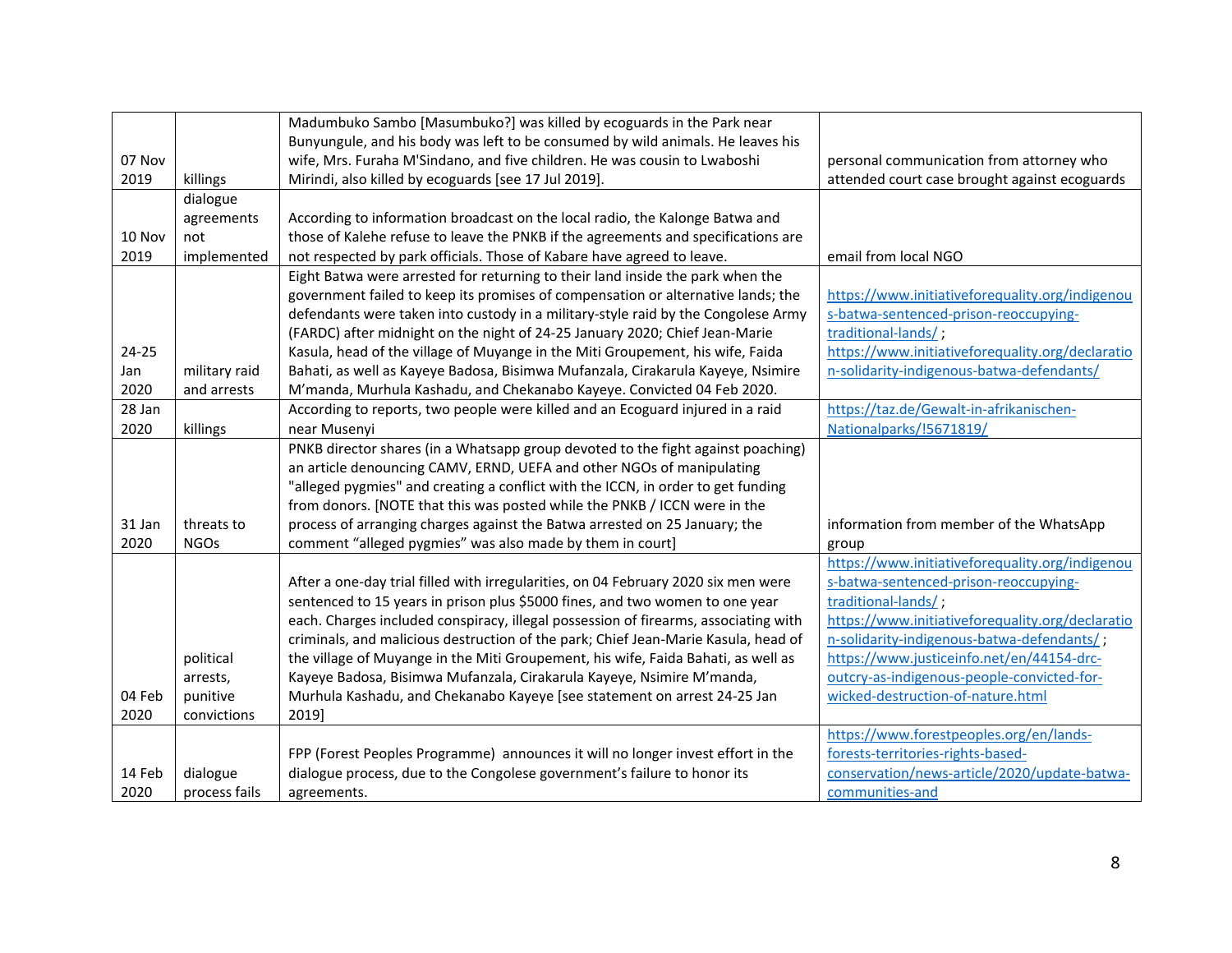| 17 Feb |                        | According to reports, there was a clash between an Ecoguard and two youths at            | https://taz.de/Gewalt-in-afrikanischen-        |
|--------|------------------------|------------------------------------------------------------------------------------------|------------------------------------------------|
| 2020   | killings               | Tshibati, in which one of the youths died.                                               | Nationalparks/!5671819/                        |
|        | inhumane               |                                                                                          |                                                |
| Feb-   | prison                 | Chief Kasula and the seven other defendants convicted on 04 Feb 2020 are forced          |                                                |
| Mar-   | conditions             | to sleep outside on the ground in wet running sewage; many become very sick;             | many personal communications by their          |
| Apr    | (torture)              | one (Chekanabo Kayeye) never recovered and eventually died [see 25 Apr 2021].            | attorneys who visit them in the prison         |
|        |                        |                                                                                          | https://7sur7.cd/2020/07/01/sud-kivu-des-      |
|        |                        |                                                                                          | bois-exploites-pour-un-motif-commercial-dans-  |
|        |                        |                                                                                          | 4-sites-du-parc-national-de;                   |
|        | <b>Illicit logging</b> |                                                                                          | https://laprunellerdc.info/sud-kivu-des-       |
| 03 Jul | by PNKB                | Batwa organizations denounce illegal logging by PNKB authorities at four sites in        | responsables-du-pnkb-pointes-du-doigt-dans-    |
| 2020   | officials              | the Park                                                                                 | labattage-des-arbres/                          |
|        |                        | The two women imprisoned with Kasula were released from prison today, after              | https://www.initiativeforequality.org/batwa-   |
| 30 Jul | release from           | many requests by attorneys for months. It's only provisional, until their appeal can     | women-released-prison-femmes-batwa-            |
| 2020   | prison                 | be heard.                                                                                | liberees-de-prison/                            |
|        |                        | following legal arguments by a team of attorneys working for Congolese Batwa             |                                                |
|        |                        | rights organization RCF-RDC, indigenous Batwa Chief Jean-Marie KASULA along              |                                                |
|        |                        | with one other man, Chekanabo Kayeye, were released from the prison in Bukavu,           |                                                |
|        |                        | DR Congo. Together with the two women who were released on 30 July, four of              |                                                |
|        |                        | the eight prisoners have now been provisionally released from the deadly,                |                                                |
|        |                        | overcrowded prison. Both men will be required to check in with the court once a          |                                                |
|        |                        | week, as they are still awaiting the full hearing on their appeal. Kasula was            |                                                |
|        |                        | released on the grounds that as head of his community and father of a large              | https://www.initiativeforequality.org/chief-   |
| 27 Aug | release from           | family, he did not represent a flight risk. Kayeye was released because he has           | jean-mari-kasula-freed-le-chef-jean-mari-      |
| 2020   | prison                 | been suffering severe health problems in the prison.                                     | kasula-libere/                                 |
|        |                        |                                                                                          | https://envirodefenders.africa/2020/11/23/five |
|        | political              |                                                                                          | -batwa-finally-freed-after-a-year-in-prison-   |
| 15 Sep | detentions             | 5 Batwa held in the prison in Bukavu were released; they had never been tried or         | without-trial/                                 |
| 2020   | overturned             | convicted [see Feb and Oct 2019]. A 6 <sup>th</sup> man died in prison [see 25 Jul 2019] |                                                |
|        |                        | False allegations and rumors have been circulated by Park officials about Jean-          |                                                |
|        |                        | Marie Kasula, one of the eight indigenous Batwa defendants who were                      | https://www.initiativeforequality.org/false-   |
|        |                        | imprisoned last February for attempting to reclaim their traditional lands within        | allegations-pose-grave-danger-batwa-chief-     |
|        | threats to             | PNKB; Since his release, officials at PNKB have used their website and interviews        | kasula/; https://www.kahuzi-                   |
|        | NGOs and               | with local news media to accuse him of a variety of illegal activities since he left     | biega.com/denonciation-de-nouveaux-faits-      |
| Oct    | Batwa                  | the prison. In addition, a local organization and an international organization are      | graves-dans-le-parc-de-kahuzi-biega/           |
| 2020   | activists              | alleged by the PNKB officials to support Kasula's illegal activities                     |                                                |
|        |                        |                                                                                          |                                                |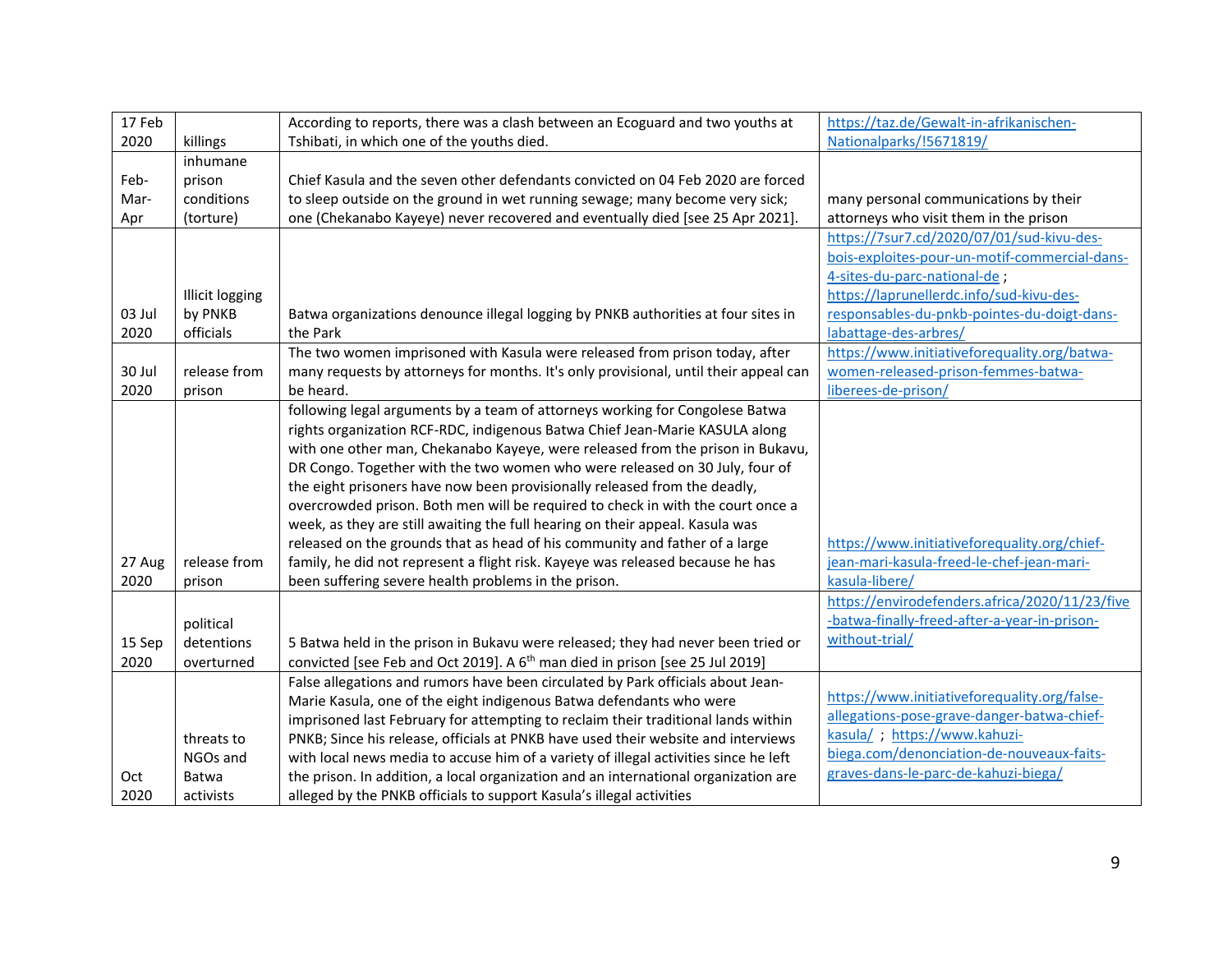|        |               | In November 2020, five civilians (Pygmies and Batembo) were found hanging from        |                                                |
|--------|---------------|---------------------------------------------------------------------------------------|------------------------------------------------|
|        |               | trees and mutilated by members of CNRD and NYATURA militias who were mining           | Didier Kitumaini, President, Société civile de |
|        |               | for minerals in Kahuzi Biega National Park (PNKB). Despite this event, neither the    | Bunyakiri en Territoire de Kalehe, Centre      |
| Nov    |               | Congolese authorities nor the FARDC (army) provided assistance or relief to the       | commercial de Bulambika ; déclaration publiée  |
| 2020   | killings      | local population.                                                                     | le 06/04/2021                                  |
|        |               | "two more Batwa chiefs from near the Park have been arrested - Douze Amani            |                                                |
|        |               | (well-known; accused of deserting from the FARDC after other clearly false            |                                                |
|        |               | allegations didn't stick), and Kamola ( accused of collaborating with a non-Twa       |                                                |
| 13 Nov | political     | militia leader called Chance to extract resources from the park; Chance is in prison  |                                                |
| 2020   | arrests       | already)."                                                                            | information from local NGO                     |
|        |               | 4 dead including 3 Batwa and one soldier following a clash between the Batwa          |                                                |
|        |               | and the army at Kabamba in Kabare Territory (near the border with Kalehe              |                                                |
|        |               | Territory); the newspaper reports the Batwa barricaded the route to demand the        |                                                |
|        |               | return of Chief Douze (see 13 Nov incident), but current reports from three           |                                                |
|        |               | independent sources (who have not talked to each other) all say the same thing:       |                                                |
|        |               | that this was a dispute about the ability of the Batwa people to make and sell        |                                                |
|        |               | charcoal in the local market. The Batwa reportedly marched towards the market         | e-mail 4/12 ; other personal communications ;  |
|        |               | as a protest against being blocked from selling charcoal there, and were met by       | https://actualite.cd/2020/12/01/sud-kivu-4-    |
| 30 Nov |               | armed FARDC who began shooting at them. They fought back (by hand) and killed         | morts-dans-les-accrochages-entre-pygmees-et-   |
| 2020   | killings      | one soldier, but three Twa were shot.                                                 | fardc-kalehe                                   |
|        |               | An oral hearing was scheduled at the "cour de cassation" in the case challenging      |                                                |
|        | legal case on | the constitutionality of the eviction of the Batwa people from the expanded PNKB;     |                                                |
| 30 Nov | expulsion     | the ICCN is named as a respondent along with the Congolese government, but            | verbal communication from one party to the     |
| 2020   | from PNKB     | neither party showed up.                                                              | case                                           |
|        |               | There is growing insecurity in Bunyakiri following the migrations and settlements     |                                                |
|        |               | there since 2018, with thousands of Hutus and Tutsis coming from Rutshuru and         |                                                |
|        |               | Masisi into this part of the Kalehe Territory in Sud-Kivu. Civil society has launched |                                                |
|        |               | an SOS warning of the massive presence of these migrants wishing to settle            |                                                |
|        |               | permanently in the agglomerations of Katasomwa, Bibatama, Nyamugari,                  |                                                |
|        |               | Kashiye, Rutare, Muzimu, Chireta, Chinono, Fuangeri, Shanje, Nyawaronga,              |                                                |
|        |               | Citendebwa and Kahuzi-Biega National Park on the pretext that they are war-           |                                                |
|        |               | displaced, and that these populations are integrated into the movements of the        |                                                |
|        |               | armed groups CNRD / FDLR. The administrator of Kalehe territory acknowledged          |                                                |
|        | militias and  | the presence of these troops in Bunyakiri, and says a team has been dispatched to     | http://kis24.info/2021/01/22/sud-kivu-la-      |
| Dec    | resource      | determine if they are armed or not, and if they are really there for the mining       | societe-civile-alerte-sur-une-occupation-      |
| 2020   | extraction    | resources.                                                                            | etrangere-en-gestation-a-bunyakiri/            |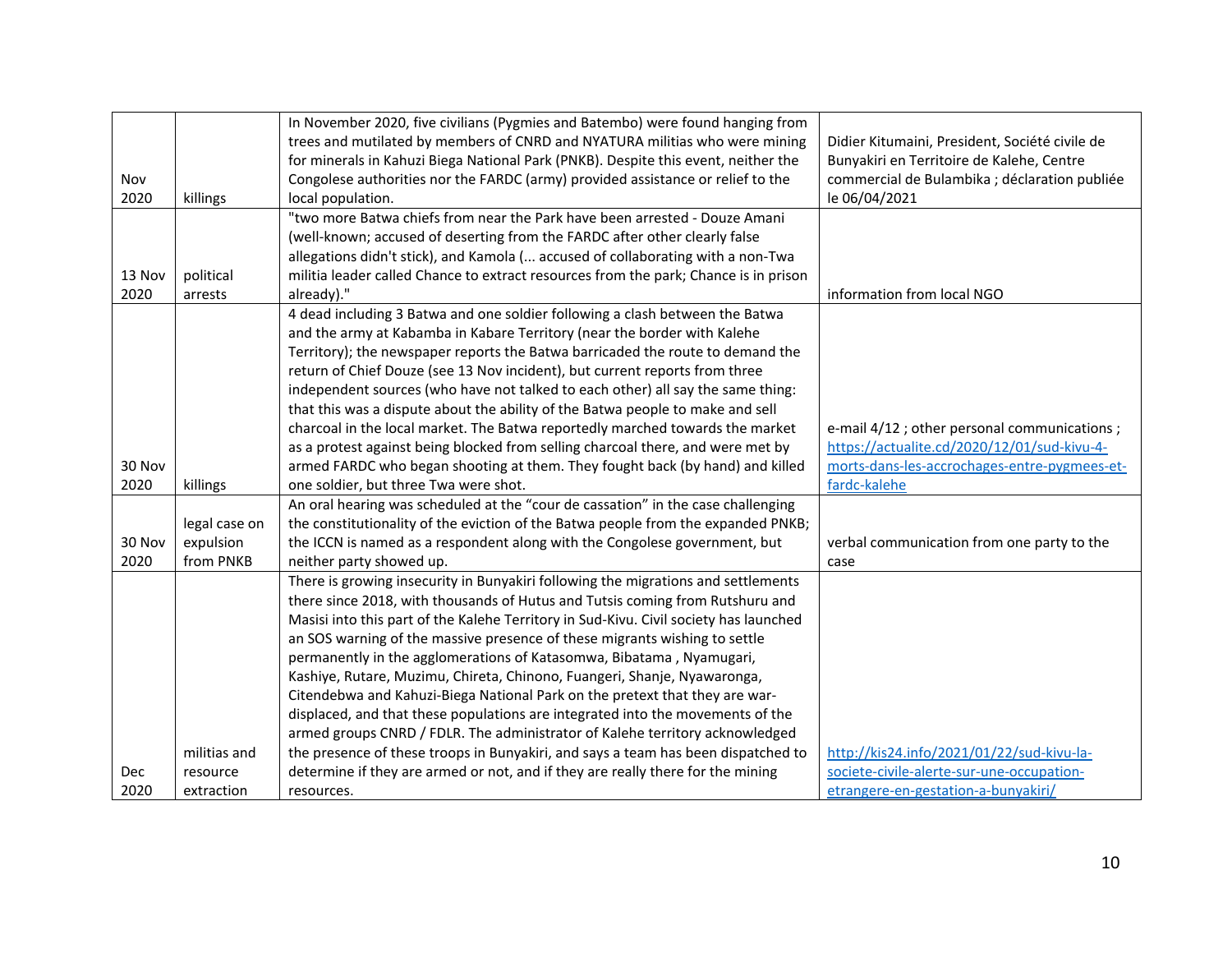|        |               |                                                                                    | https://bkinfos.net/news/sud-kivu-la-justice-  |
|--------|---------------|------------------------------------------------------------------------------------|------------------------------------------------|
|        |               |                                                                                    | militaire-condamne-5-ecogardes-du-pnkb-pour-   |
|        |               | Two PNKB eco-guards were found guilty in absentia (by the Military Tribunal of     | meurtre-dun-autochtone/#.X 7xKjlxeUk;          |
|        |               | Bukavu) and sentenced to 20 years prison for the murder of Lwaboshi Mirindi        | https://www.radiomaendeleo.info/2020/12/31     |
|        |               | Debande in Muyange village. Three more eco-guards were found guilty in absentia    | /justice/sud-kivu-poursuivis-pour-meurtre-et-  |
|        | conviction of | and sentenced to 10 years for injuring Chubaka Salomon Guilain (aged 17 at the     | coups-et-blessures-5-ecogardes-du-pnkb-        |
| 31 Dec | ecoguards for | time). PNKB was recognized as a party with civil responsibility and ordered to pay | condamnes-a-des-peines-allant-jusqua-20-ans-   |
| 2020   | killings      | \$80K to the dead victim's widow, Nsimire Mukeina, and \$10K to the injured youth. | de-prison/                                     |
|        |               | A report from Medicins Sans Frontiers in January 2021 said the situation was       |                                                |
|        | militias and  | already dire in the region of Kalehe Territory around Katasomwa, with hundreds     |                                                |
| Jan    | resource      | of displaced people living without basic infrastructure, and facing insecurity and | https://www.msf.org/south-kivu-democratic-     |
| 2021   | extraction    | often hardship and violence almost daily. [See incident in Dec 2020]               | republic-congo-endless-flight                  |
|        | political     | Chief Kasula, out on bail, is re-arrested, accused of leading a group of men to    |                                                |
|        | arrests;      | conduct illegal mining in PNKB. REPALEF [the World Bank funded NGO] circulated     |                                                |
| 21 Jan | threats to    | videos of the arrest within hours, which appeared to be staged or scripted; other  |                                                |
| 2021   | <b>NGOs</b>   | NGOs were blamed for inciting the Batwa to return to the park.                     | personal communications ; videos on file       |
|        |               | Staff of a local NGO received a summons from Agence Nationale de                   |                                                |
|        |               | Renseignements (the national intelligence service) for questioning. It's probably  |                                                |
| 29 Jan | threats to    | related to the comment in the previous incident (NGOs blamed for inciting the      |                                                |
| 2021   | <b>NGOs</b>   | Batwa to return to the park).                                                      | Personal communications                        |
|        |               | Kasula was re-arrested once again (from the prison in Kabare, taken back to the    |                                                |
|        |               | prison in Bukavu now) on the grounds that he violated the terms of his             |                                                |
| 06 Feb | political     | "provisional release" during the appeal of the original conviction. The attorneys  |                                                |
| 2021   | arrests       | say the process used was not legal.                                                | Personal communications                        |
|        |               | five people were abducted from Mushunguti village, Mubuku groupement, where        |                                                |
|        |               | local communities include Twa, Tembo, Shi and Rega. The next day (April 1), the    |                                                |
|        |               | local population was very angry and decided to prosecute the kidnappers in         |                                                |
| 31 Mar | kidnappings;  | Kahuzi Biega National Park (PNKB). In Chikomo [Tchigoma?], they came across a      | Didier Kitumaini, President, Société civile de |
| $-01$  | militias;     | camp of foreign rebels from CNRD and NYATURA, who were exploiting the park's       | Bunyakiri en Territoire de Kalehe, Centre      |
| Apr    | resource      | resources. These rebels fired at the local self-defense group, which started the   | commercial de Bulambika ; déclaration publiée  |
| 2021   | extraction    | current hostilities.                                                               | le 06/04/2021                                  |
| 31 Mar | killings;     | Civil Society of Bunyakiri denounces the actions of militias CNRD and NYATURA      | Didier Kitumaini, President, Société civile de |
| $-03$  | sexual        | (and the support given to them by the army - FARDC), leading to several cases of   | Bunyakiri en Territoire de Kalehe, Centre      |
| May    | violence;     | killings and sexual violence against the Batembo, Batwa, and Shi communities       | commercial de Bulambika ; déclaration publiée  |
| 2021   | militias;     | around Katasomwa in the PNKB.                                                      | le 06/04/2021                                  |
| 02 Apr | killings;     | On the morning of April 2, a man on his way to the Katasomwa market was shot in    | Didier Kitumaini, President, Société civile de |
| 2021   | militias;     | the leg in the village of Chirimiro, near Chitendebwa. A Batwa man was shot and    | Bunyakiri en Territoire de Kalehe, Centre      |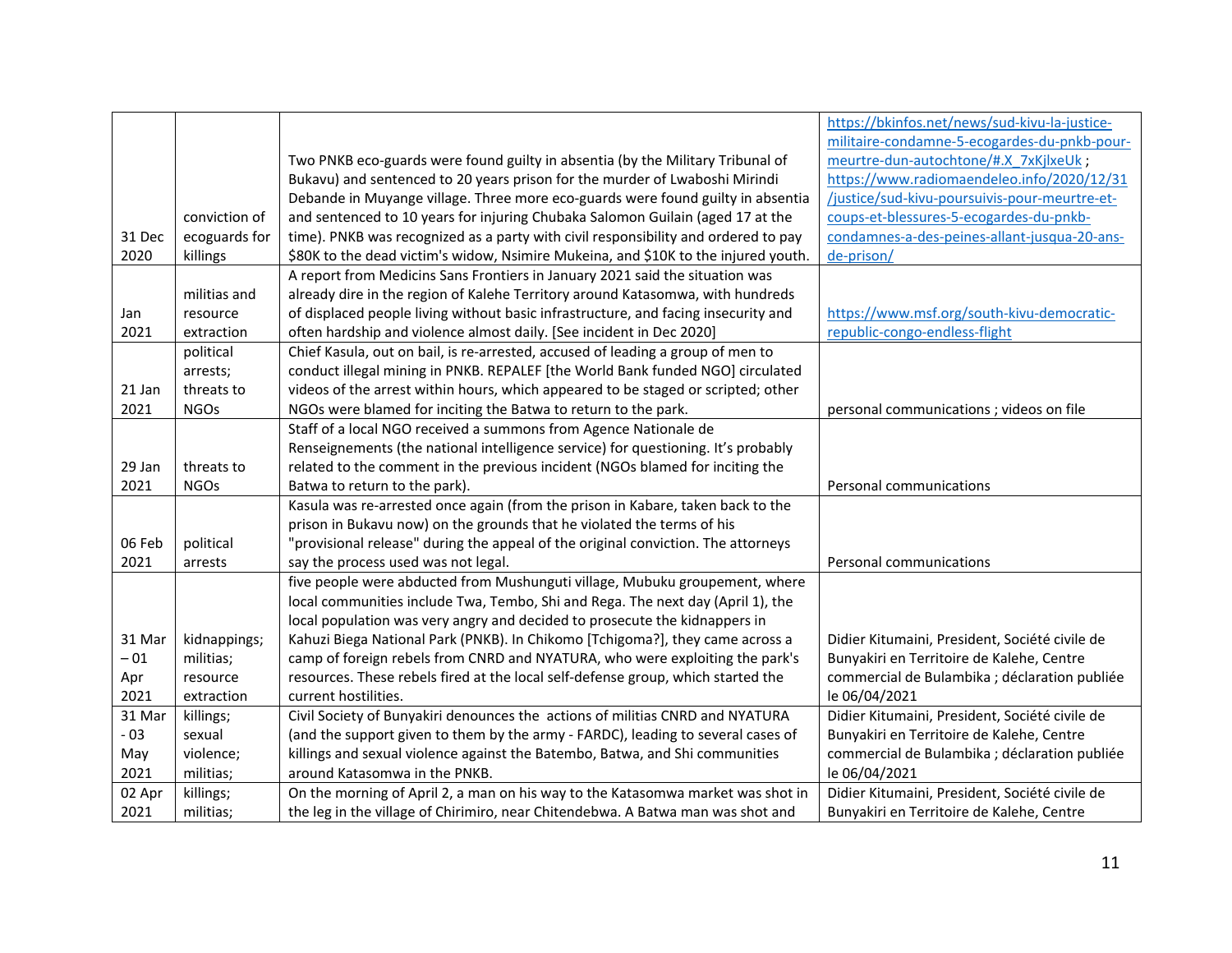| On April 04, there was a clash between the FARDC of the 3312th regiment with<br>the CNRD and NYATURA, against the local self-defense group [Tembo]. The FARDC<br>of the 3312th regiment, which were under the command of officers of Rwandan<br>origin, were heavily armed and came as reinforcements to armed groups against<br>Congolese citizens. Two boys and a 14-year-old child, from Katasomwa, had their<br>killings;<br>throats cut in Katasomwa. Two civilians were killed and a woman had her throat<br>sexual<br>violence;<br>cut in Bushaku 2. Two civilians were captured and killed in Mirenzo, simply<br>Didier Kitumaini, President, Société civile de<br>because they belonged to other communities (Batembo, Batwa and Shi). Another<br>militias;<br>Bunyakiri en Territoire de Kalehe, Centre<br>woman was the victim of rape and sexual violence and was taken to Ramba health<br>commercial de Bulambika ; déclaration publiée<br>04 Apr<br>resource<br>2021<br>le 06/04/2021<br>extraction<br>center.<br>https://www.radiomaendeleo.info/2021/04/05<br>/securite/sud-kivu-2-officiers-fardc-tues-a-<br>kalehe-apres-affrontements-avec-les-groupes-<br>Two officers of the Armed Forces of the Democratic Republic of Congo based in<br>killings;<br>armes/;<br>Kalonge in Kalehe territory were killed in an attack by Raiya Mutomboki<br>militias;<br>04-05<br>militiamen [Tembo]. Four militiamen were also killed. This conflict caused several<br>https://laprunellerdc.info/sud-kivu-larmee-<br>resource<br>confirme-la-mort-de-2-de-ses-officiers-et-4-<br>Batwa villages (Murangu, Chirimiru, Mushunguti & Katasomwa) to flee; they are<br>Apr<br>extraction;<br>rebelles-a-kalonge-kalehe/<br>2021<br>displacement<br>currently displaced and sleeping outside.<br>According to committee chairman Buuma Bw'e Batembo from Kalehe, the latest<br>displaced people are now without shelter or assistance, their children can no<br>longer go to school. "So in all the villages, there is no one, there are only rebels<br>circulating. The displaced are found from Karasi, there are displaced people and<br>even in Bulambika." He says people live in bad conditions: "Children or students<br>don't go to school. There is no food, people are living in poor conditions. Among<br>the villages they emptied are Chikebeka [Chitebeka], Murnagu, Mushunguti,<br>https://www.radiookapi.net/2021/04/07/actual<br>ite/securite/sud-kivu-la-communaute-buuma-<br>07 Apr<br>Chribiro [Chiribiro], Chigoma in Kahirenge. There were deaths on the side of the<br>militias;<br>Batembo.'<br>2021<br>bwe-batembo-appelle-letat-congolais;<br>displacement<br>inhumane<br>Chekanabo Kayeye, one of the defendants along with Chief Kasula, dies, likely of a<br>personal communication from local NGO;<br>photos from funeral on file;<br>disease contracted due to appalling prison conditions which amounted to torture.<br>prison<br>25 Apr<br>conditions<br>https://www.initiativeforequality.org/attend-<br>Released 27 August 2020 but forced to travel to Bukavu every Thursday to check<br>2021<br>in with the court, in past few weeks he was unable to do so.<br>toujours-une-decision-still-waiting-decision/<br>lead to death<br>In Kalehe in the highlands, there is still insecurity. The Tembo community does not | resource<br>extraction | killed on the spot while searching for medicinal plants, and another Batwa (who<br>was mentally ill) was killed in Mirenzo. An hour after this, there was a clash at<br>Chitendebwa. | commercial de Bulambika ; déclaration publiée<br>le 06/04/2021 |
|--------------------------------------------------------------------------------------------------------------------------------------------------------------------------------------------------------------------------------------------------------------------------------------------------------------------------------------------------------------------------------------------------------------------------------------------------------------------------------------------------------------------------------------------------------------------------------------------------------------------------------------------------------------------------------------------------------------------------------------------------------------------------------------------------------------------------------------------------------------------------------------------------------------------------------------------------------------------------------------------------------------------------------------------------------------------------------------------------------------------------------------------------------------------------------------------------------------------------------------------------------------------------------------------------------------------------------------------------------------------------------------------------------------------------------------------------------------------------------------------------------------------------------------------------------------------------------------------------------------------------------------------------------------------------------------------------------------------------------------------------------------------------------------------------------------------------------------------------------------------------------------------------------------------------------------------------------------------------------------------------------------------------------------------------------------------------------------------------------------------------------------------------------------------------------------------------------------------------------------------------------------------------------------------------------------------------------------------------------------------------------------------------------------------------------------------------------------------------------------------------------------------------------------------------------------------------------------------------------------------------------------------------------------------------------------------------------------------------------------------------------------------------------------------------------------------------------------------------------------------------------------------------------------------------------------------------------------------------------------------------------------------------------------------------------------------------------------------------------------------------------------------------------------------------------------------------------------------------------------------------------------------------------------------------------------------------------------------------------------|------------------------|--------------------------------------------------------------------------------------------------------------------------------------------------------------------------------------|----------------------------------------------------------------|
|                                                                                                                                                                                                                                                                                                                                                                                                                                                                                                                                                                                                                                                                                                                                                                                                                                                                                                                                                                                                                                                                                                                                                                                                                                                                                                                                                                                                                                                                                                                                                                                                                                                                                                                                                                                                                                                                                                                                                                                                                                                                                                                                                                                                                                                                                                                                                                                                                                                                                                                                                                                                                                                                                                                                                                                                                                                                                                                                                                                                                                                                                                                                                                                                                                                                                                                                                              |                        |                                                                                                                                                                                      |                                                                |
|                                                                                                                                                                                                                                                                                                                                                                                                                                                                                                                                                                                                                                                                                                                                                                                                                                                                                                                                                                                                                                                                                                                                                                                                                                                                                                                                                                                                                                                                                                                                                                                                                                                                                                                                                                                                                                                                                                                                                                                                                                                                                                                                                                                                                                                                                                                                                                                                                                                                                                                                                                                                                                                                                                                                                                                                                                                                                                                                                                                                                                                                                                                                                                                                                                                                                                                                                              |                        |                                                                                                                                                                                      |                                                                |
|                                                                                                                                                                                                                                                                                                                                                                                                                                                                                                                                                                                                                                                                                                                                                                                                                                                                                                                                                                                                                                                                                                                                                                                                                                                                                                                                                                                                                                                                                                                                                                                                                                                                                                                                                                                                                                                                                                                                                                                                                                                                                                                                                                                                                                                                                                                                                                                                                                                                                                                                                                                                                                                                                                                                                                                                                                                                                                                                                                                                                                                                                                                                                                                                                                                                                                                                                              |                        |                                                                                                                                                                                      |                                                                |
|                                                                                                                                                                                                                                                                                                                                                                                                                                                                                                                                                                                                                                                                                                                                                                                                                                                                                                                                                                                                                                                                                                                                                                                                                                                                                                                                                                                                                                                                                                                                                                                                                                                                                                                                                                                                                                                                                                                                                                                                                                                                                                                                                                                                                                                                                                                                                                                                                                                                                                                                                                                                                                                                                                                                                                                                                                                                                                                                                                                                                                                                                                                                                                                                                                                                                                                                                              |                        |                                                                                                                                                                                      |                                                                |
|                                                                                                                                                                                                                                                                                                                                                                                                                                                                                                                                                                                                                                                                                                                                                                                                                                                                                                                                                                                                                                                                                                                                                                                                                                                                                                                                                                                                                                                                                                                                                                                                                                                                                                                                                                                                                                                                                                                                                                                                                                                                                                                                                                                                                                                                                                                                                                                                                                                                                                                                                                                                                                                                                                                                                                                                                                                                                                                                                                                                                                                                                                                                                                                                                                                                                                                                                              |                        |                                                                                                                                                                                      |                                                                |
|                                                                                                                                                                                                                                                                                                                                                                                                                                                                                                                                                                                                                                                                                                                                                                                                                                                                                                                                                                                                                                                                                                                                                                                                                                                                                                                                                                                                                                                                                                                                                                                                                                                                                                                                                                                                                                                                                                                                                                                                                                                                                                                                                                                                                                                                                                                                                                                                                                                                                                                                                                                                                                                                                                                                                                                                                                                                                                                                                                                                                                                                                                                                                                                                                                                                                                                                                              |                        |                                                                                                                                                                                      |                                                                |
|                                                                                                                                                                                                                                                                                                                                                                                                                                                                                                                                                                                                                                                                                                                                                                                                                                                                                                                                                                                                                                                                                                                                                                                                                                                                                                                                                                                                                                                                                                                                                                                                                                                                                                                                                                                                                                                                                                                                                                                                                                                                                                                                                                                                                                                                                                                                                                                                                                                                                                                                                                                                                                                                                                                                                                                                                                                                                                                                                                                                                                                                                                                                                                                                                                                                                                                                                              |                        |                                                                                                                                                                                      |                                                                |
|                                                                                                                                                                                                                                                                                                                                                                                                                                                                                                                                                                                                                                                                                                                                                                                                                                                                                                                                                                                                                                                                                                                                                                                                                                                                                                                                                                                                                                                                                                                                                                                                                                                                                                                                                                                                                                                                                                                                                                                                                                                                                                                                                                                                                                                                                                                                                                                                                                                                                                                                                                                                                                                                                                                                                                                                                                                                                                                                                                                                                                                                                                                                                                                                                                                                                                                                                              |                        |                                                                                                                                                                                      |                                                                |
|                                                                                                                                                                                                                                                                                                                                                                                                                                                                                                                                                                                                                                                                                                                                                                                                                                                                                                                                                                                                                                                                                                                                                                                                                                                                                                                                                                                                                                                                                                                                                                                                                                                                                                                                                                                                                                                                                                                                                                                                                                                                                                                                                                                                                                                                                                                                                                                                                                                                                                                                                                                                                                                                                                                                                                                                                                                                                                                                                                                                                                                                                                                                                                                                                                                                                                                                                              |                        |                                                                                                                                                                                      |                                                                |
|                                                                                                                                                                                                                                                                                                                                                                                                                                                                                                                                                                                                                                                                                                                                                                                                                                                                                                                                                                                                                                                                                                                                                                                                                                                                                                                                                                                                                                                                                                                                                                                                                                                                                                                                                                                                                                                                                                                                                                                                                                                                                                                                                                                                                                                                                                                                                                                                                                                                                                                                                                                                                                                                                                                                                                                                                                                                                                                                                                                                                                                                                                                                                                                                                                                                                                                                                              |                        |                                                                                                                                                                                      |                                                                |
|                                                                                                                                                                                                                                                                                                                                                                                                                                                                                                                                                                                                                                                                                                                                                                                                                                                                                                                                                                                                                                                                                                                                                                                                                                                                                                                                                                                                                                                                                                                                                                                                                                                                                                                                                                                                                                                                                                                                                                                                                                                                                                                                                                                                                                                                                                                                                                                                                                                                                                                                                                                                                                                                                                                                                                                                                                                                                                                                                                                                                                                                                                                                                                                                                                                                                                                                                              |                        |                                                                                                                                                                                      |                                                                |
|                                                                                                                                                                                                                                                                                                                                                                                                                                                                                                                                                                                                                                                                                                                                                                                                                                                                                                                                                                                                                                                                                                                                                                                                                                                                                                                                                                                                                                                                                                                                                                                                                                                                                                                                                                                                                                                                                                                                                                                                                                                                                                                                                                                                                                                                                                                                                                                                                                                                                                                                                                                                                                                                                                                                                                                                                                                                                                                                                                                                                                                                                                                                                                                                                                                                                                                                                              |                        |                                                                                                                                                                                      |                                                                |
|                                                                                                                                                                                                                                                                                                                                                                                                                                                                                                                                                                                                                                                                                                                                                                                                                                                                                                                                                                                                                                                                                                                                                                                                                                                                                                                                                                                                                                                                                                                                                                                                                                                                                                                                                                                                                                                                                                                                                                                                                                                                                                                                                                                                                                                                                                                                                                                                                                                                                                                                                                                                                                                                                                                                                                                                                                                                                                                                                                                                                                                                                                                                                                                                                                                                                                                                                              |                        |                                                                                                                                                                                      |                                                                |
| cross through the Hutu positions of Katasomwa for Kalehe littoral. People are still<br>militias;                                                                                                                                                                                                                                                                                                                                                                                                                                                                                                                                                                                                                                                                                                                                                                                                                                                                                                                                                                                                                                                                                                                                                                                                                                                                                                                                                                                                                                                                                                                                                                                                                                                                                                                                                                                                                                                                                                                                                                                                                                                                                                                                                                                                                                                                                                                                                                                                                                                                                                                                                                                                                                                                                                                                                                                                                                                                                                                                                                                                                                                                                                                                                                                                                                                             |                        |                                                                                                                                                                                      |                                                                |
| on the move, but there is a little lull. People from Murangu, Mushunguti, Mirenzo,<br>03<br>resource<br>Karasi, Bushayi, Sanduku villages are displaced to Bulambika, including Indigenous                                                                                                                                                                                                                                                                                                                                                                                                                                                                                                                                                                                                                                                                                                                                                                                                                                                                                                                                                                                                                                                                                                                                                                                                                                                                                                                                                                                                                                                                                                                                                                                                                                                                                                                                                                                                                                                                                                                                                                                                                                                                                                                                                                                                                                                                                                                                                                                                                                                                                                                                                                                                                                                                                                                                                                                                                                                                                                                                                                                                                                                                                                                                                                   |                        |                                                                                                                                                                                      |                                                                |
| May<br>extraction;<br>2021<br>[Batwa] Peoples.<br>Personal communication from local NGO<br>displacement                                                                                                                                                                                                                                                                                                                                                                                                                                                                                                                                                                                                                                                                                                                                                                                                                                                                                                                                                                                                                                                                                                                                                                                                                                                                                                                                                                                                                                                                                                                                                                                                                                                                                                                                                                                                                                                                                                                                                                                                                                                                                                                                                                                                                                                                                                                                                                                                                                                                                                                                                                                                                                                                                                                                                                                                                                                                                                                                                                                                                                                                                                                                                                                                                                                      |                        |                                                                                                                                                                                      |                                                                |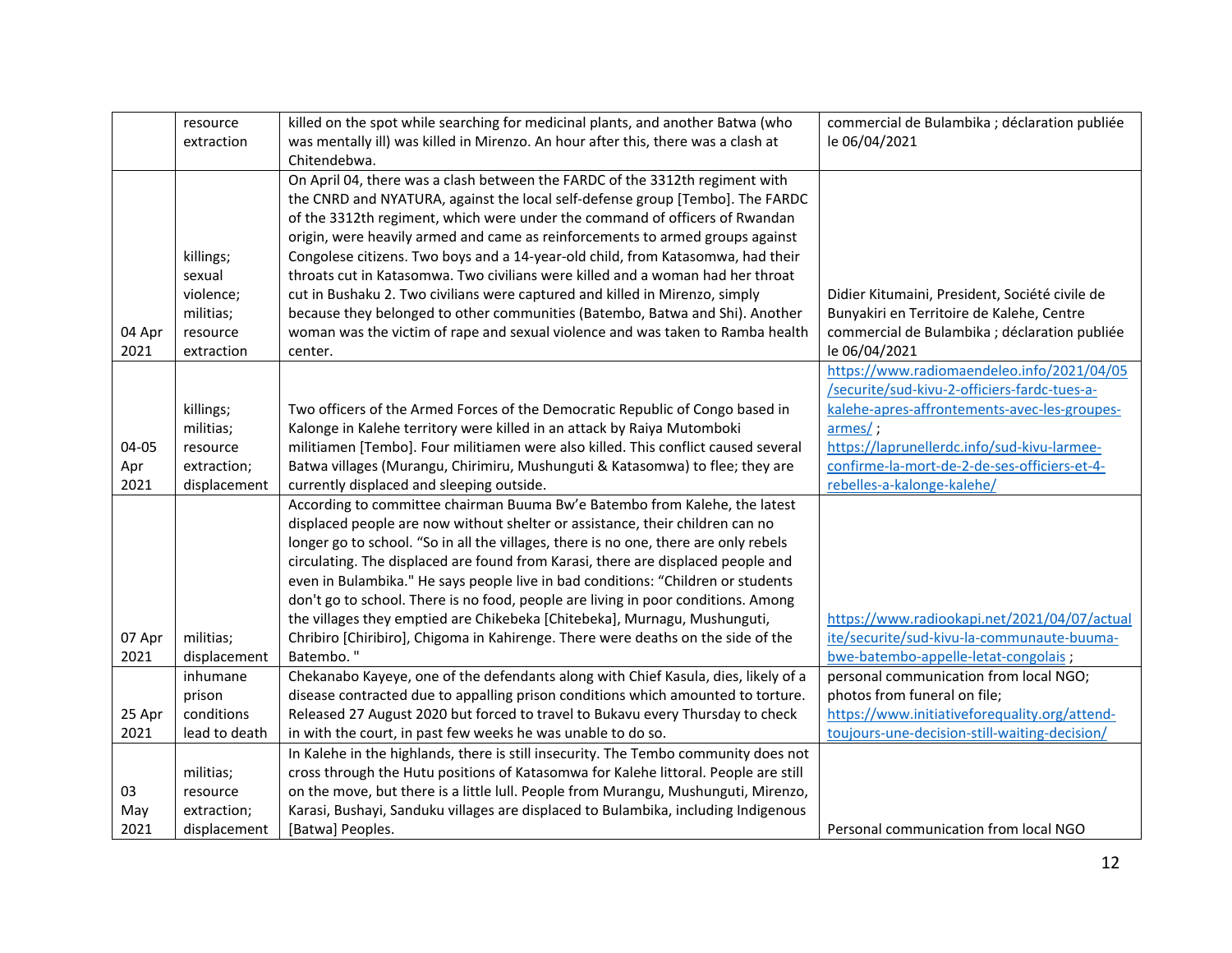|           |              | A joint operation by FARDC soldiers and ICCN park rangers targeted Batwa villages  |                                               |
|-----------|--------------|------------------------------------------------------------------------------------|-----------------------------------------------|
|           |              | inside the PNKB in Kalehe territory and opened fire on unarmed Batwa civilians.    |                                               |
|           |              | They killed at least two Batwa men, Ngubda Mbongana Kamushi and Amos               |                                               |
|           |              | Mulibanyi (also spelled Lwabosho Ngunda et Amos Mulimbanya), stole valuable        |                                               |
|           |              | goods and burned down one or more villages. Different preliminary reports          |                                               |
|           |              | suggest from several dozen to more than 100 homes were burned. The villages        |                                               |
|           | killings;    | targeted reportedly included Bugamanda, Kayeye and Muyange Nord. Other             |                                               |
|           | sexual       | affected villages included Buhoye, Buhama, et Maruti. The displaced Twa fled to    |                                               |
|           | violence;    | Nyamutwe, Cisheke [Kisheke?] and Mabingu. A Batwa village chief said that more     |                                               |
| 23 Jul    | burning      | than 180 houses were burned in his village, and 4 cases of rape of Batwa women.    | Reports from five organizations, each having  |
| 2021      | villages     | He also said that many of the Batwa remain in the village and will not leave.      | their own contacts on the ground.             |
|           | response of  |                                                                                    |                                               |
|           | NGOs to      |                                                                                    |                                               |
|           | killings;    | Joint letter by local and international NGOs to the army (FARDC) and the ICCN,     |                                               |
| 29 Jul    | burning      | calling on them to cease attacks & human rights violations against Batwa people    |                                               |
| 2021      | villages     | and villages in PNKB; copied to government ministries and to donors to the Park    | letter on file (in EN and FR)                 |
|           |              | Kasula and other defendants released. Their sentences were reduced to 15           |                                               |
|           |              | months, and since they already spent 18 months in jail they were immediately       | https://laprunellerdc.info/pnkb-victoire-     |
|           |              | released. Their fines were reduced from \$5000 to \$500 for "malicious destruction | judiciaire-pour-kasula-et-consorts-exclusif/; |
|           |              |                                                                                    | personal communications from attorneys and    |
| 30 Jul    | political    | of the Park". The charge of criminal conspiracy was dropped for lack of any        |                                               |
| 2021      | arrests      | evidence being provided.                                                           | others at the hearing                         |
|           |              | Response to 29 Jul letter from NGOs, sent by De Dieu BYA'OMBE, Director of         |                                               |
|           | response of  | PNKB; denies responsibility for the attacks on 23 July; says these were operations |                                               |
|           | PNKB to NGO  | by the Army against militias operating near the Park, and that if any Batwa got    |                                               |
|           | letter;      | hurt, it was because they had been working with the militias; attached             |                                               |
| 10 Aug    | harassment   | handwritten letter from PNKB collaborators claiming certain local NGOs were not    |                                               |
| 2021      | of NGOs      | legitimate.                                                                        | email letter and attachment on file (in FR)   |
|           |              | The ecoguards together with the FARDC reportedly arrived in the Park; they asked   |                                               |
|           |              | the Bambuti (Batwa) to show them the sites where the rebels come from. After       |                                               |
| $12 - 14$ | Entrapment;  | showing them, the ecogardes and FARDC told them to put their machetes in a         |                                               |
| Nov       | attacks on   | house, then they started shooting and burning the houses. These are joint military |                                               |
| 2021      | Twa villages | operations by the FARDC and the ecoguards.                                         | confidential sources; no media coverage       |
| $12 - 14$ |              |                                                                                    |                                               |
| Nov       | Killings of  | two Batwa children were burned alive and perished inside their homes when the      |                                               |
| 2021      | Twa          | homes were burned (Nov 13 at Bugamanda)                                            | confidential sources; no media coverage       |
| $12 - 14$ |              |                                                                                    |                                               |
| Nov       | Killings of  |                                                                                    |                                               |
| 2021      | Twa          | a pregnant woman and her unborn child were killed                                  | confidential sources; no media coverage       |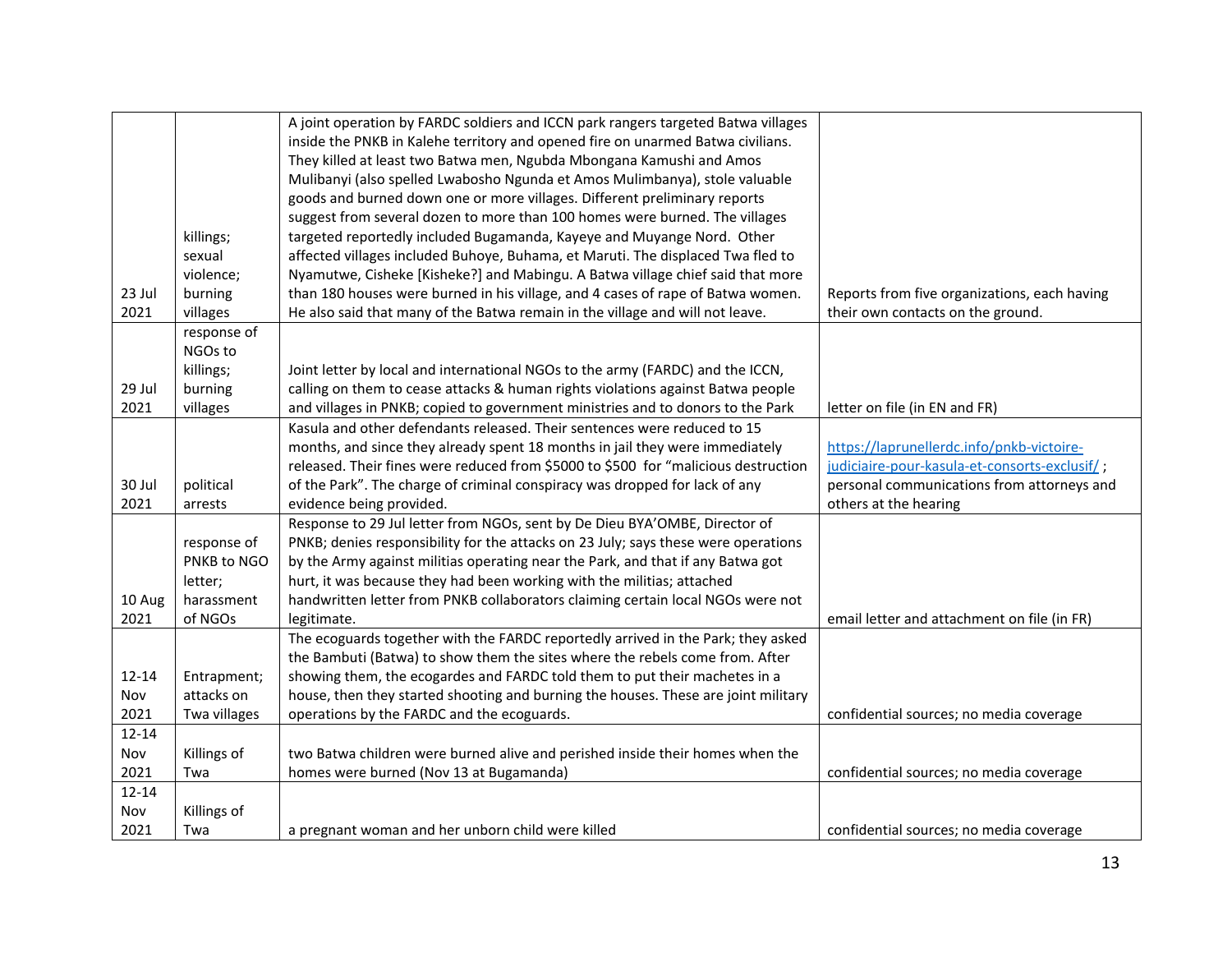| $12 - 14$ |               |                                                                                   |                                         |
|-----------|---------------|-----------------------------------------------------------------------------------|-----------------------------------------|
| Nov       | Killings of   |                                                                                   |                                         |
| 2021      | Twa           | A Batwa man (Safari Kalimbiro Bunjali) was shot dead in Bugamanda (Nov 13)        | confidential sources; no media coverage |
|           |               | Tchibwisa, Maruti, Muyange and Changomo have been entirely burned down            |                                         |
| $12 - 14$ | Villages      | (Nov 13); 14 homes burned in Muyange; all the Batwa homes were burned             |                                         |
| Nov       | burned        | (various reports) [Note: This is the village called Muyange in the northern       |                                         |
| 2021      |               | extension of the park - not the one near Tshivanga]                               | confidential sources; no media coverage |
| $12 - 14$ | Villages      |                                                                                   |                                         |
| Nov       | burned        |                                                                                   |                                         |
| 2021      |               | Buhoye was definitely burned down.                                                | confidential sources; no media coverage |
| $12 - 14$ | Villages      | Some reports suggest that at least 30 homes were burned in Bugamanda camp         |                                         |
| Nov       | burned        | (Nov 13); all the homes in Bugamanda were burned, as well as a school             |                                         |
| 2021      |               | constructed by the Batwa themselves                                               | confidential sources; no media coverage |
| $12 - 14$ |               |                                                                                   |                                         |
| Nov       |               | According to corroborating sources, these operations are planned to take place in |                                         |
| 2021      | Death threats | other sites where the Batwa are established, notably in Katasomwa and Kayeye.     | confidential sources; no media coverage |
| $12 - 14$ |               |                                                                                   |                                         |
| Nov       |               | Ecogards have reportedly announced intentions to detain or kill Batwa traditional |                                         |
| 2021      | Death threats | authorities in Kalehe Territory (Nov 12)                                          | confidential sources                    |
| $12 - 14$ |               |                                                                                   |                                         |
| Nov       |               |                                                                                   |                                         |
| 2021      | Death threats | Ecogardes blocked roads outside Bugamanda on Nov 12; were still there Nov 13      | confidential sources                    |
| $12 - 14$ |               |                                                                                   |                                         |
| Nov       | Twa shot and  |                                                                                   |                                         |
| 2021      | injured       | Two Batwa women were shot and injured (Nov 13)                                    | confidential sources                    |
| $12 - 14$ | people        |                                                                                   |                                         |
| Nov       | fleeing;      | Batwa were already fleeing deeper into the forest (Nov 12); most of the men       |                                         |
| 2021      | displaced     | from Bugamanda took refuge inside the Park                                        | confidential sources                    |
| $12 - 14$ | people        | Villages with displaced people: Mbinga Sud ; Buziralo ; Bishulishuli ; the Batwa  |                                         |
| Nov       | fleeing;      | from Muyange took refuge in Katana (Kabare Territory) ; Bulambika (people from    |                                         |
| 2021      | displaced     | near Bugamanda showed up to tell what happened)                                   | confidential sources                    |
|           |               | De Dieu Bya'ombe, director of PNKB, responded to an email he received telling     |                                         |
|           |               | him to stop attacking the Batwa villages. The points in his response included:    |                                         |
|           |               | * This was a military operation against the unknown forces that invaded Bukavu    |                                         |
|           | Response of   | on 09-10 November.                                                                |                                         |
| 17 Nov    | PNKB to the   | * There are no villages in the Park.                                              |                                         |
| 2021      | allegations   | * The issue of human rights is our major concern at PNKB.                         | emails on file                          |